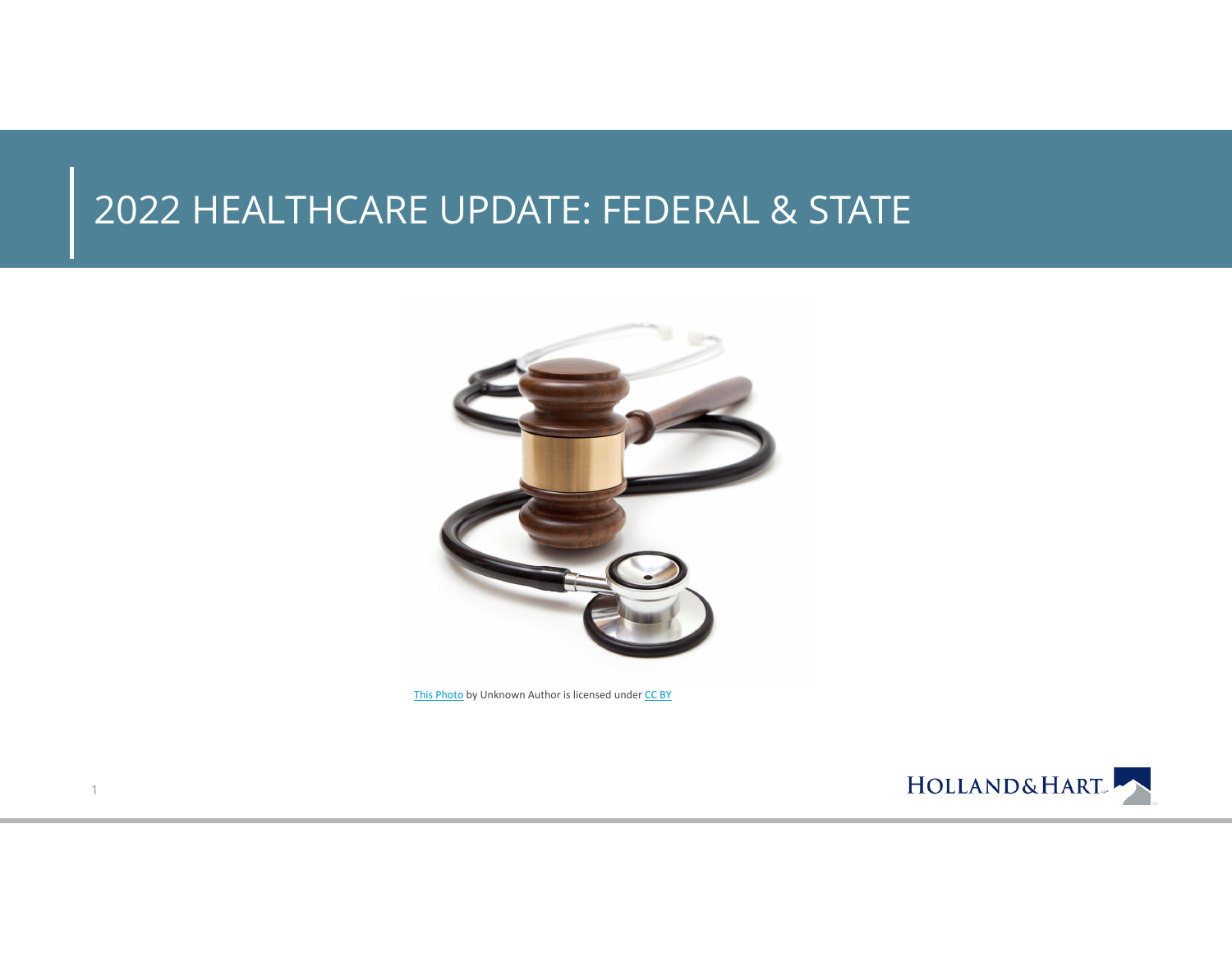## PRESENTERS



J. Malcolm DeVoy, Partner https://www.hollandhart.com/jmdevoy 702-669-4636



2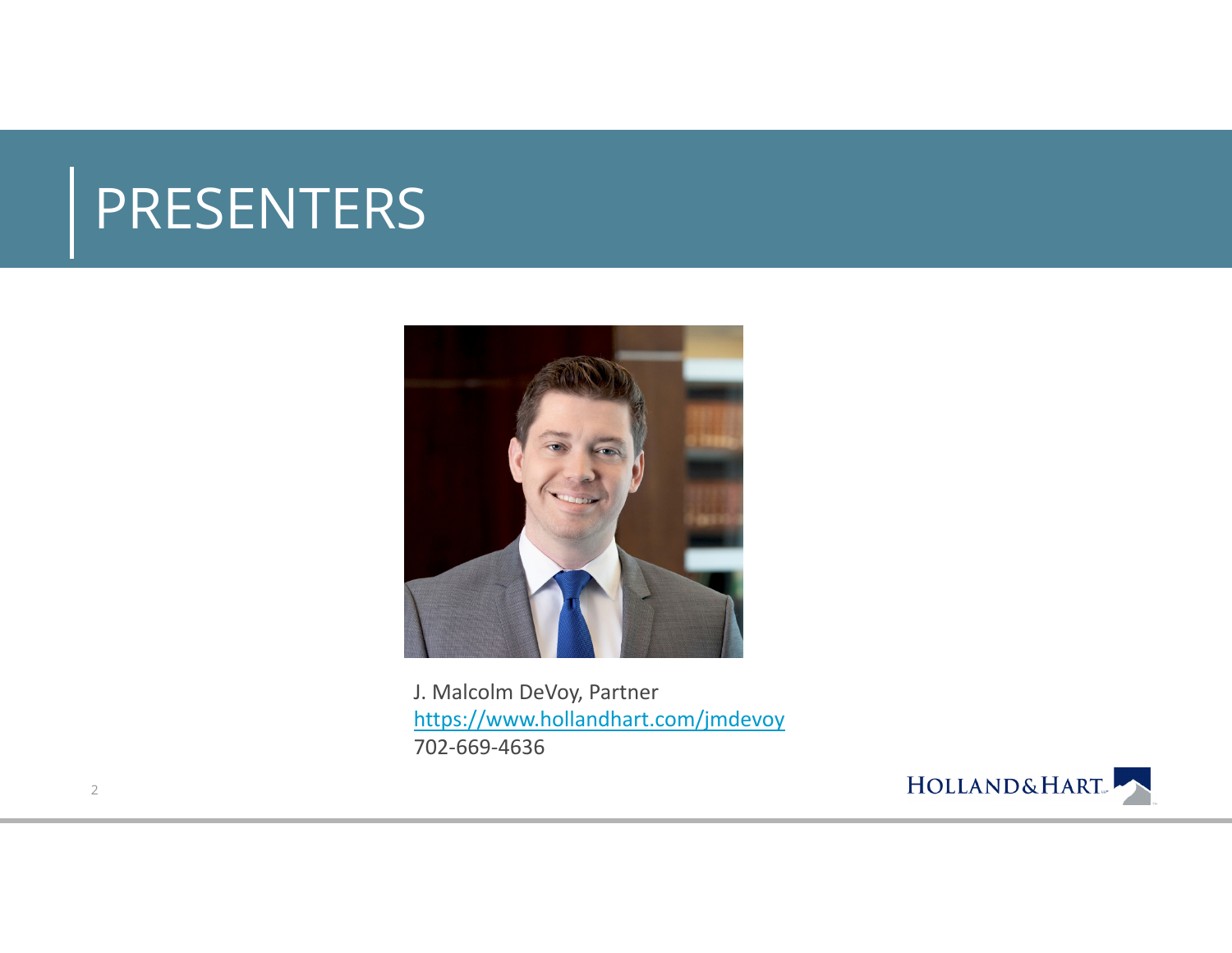# DISCLAIMER

This presentation is designed to provide general information on pertinent legal topics. The information is provided for educational purposes only. Statements made or information included do not constitute legal or financial advice, nor do they necessarily reflect the views of Holland & Hart LLP or any of its attorneys other than the author.

This information contained in this presentation is not intended to, and *does not* create, an attorney-client relationship between you and Holland & Hart LLP. Substantive changes in the law subsequent to the date of this presentation, and <sup>a</sup> host of other factors, might affect the analysis or commentary presented. Similarly, the analysis may differ depending on the jurisdiction or other circumstances. If you have specific questions as to the application of the law to your activities, you should seek the advice of your legal counsel.

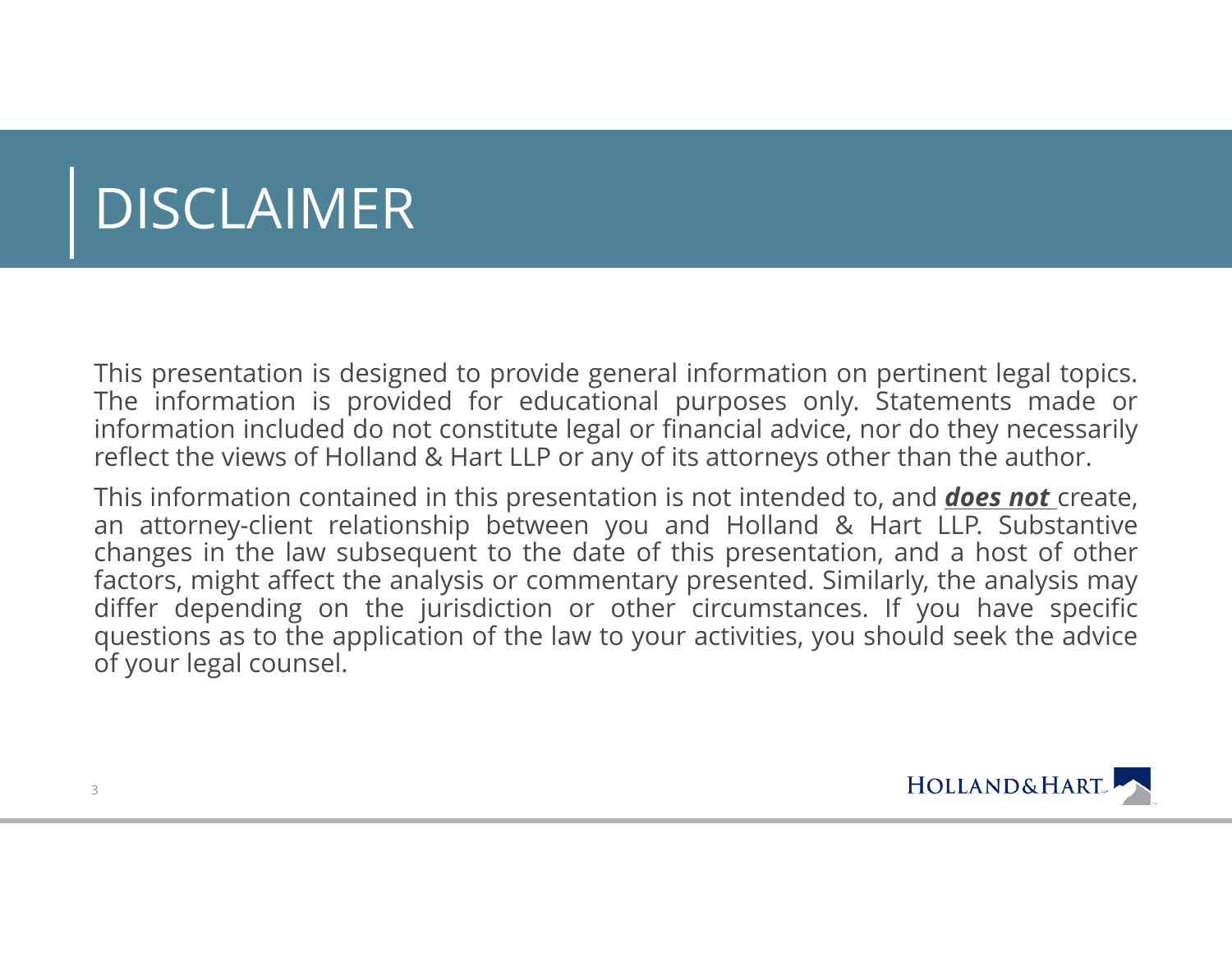## OVERVIEW: NEW FEDERAL REGULATIONS

### Stark Law

- –Changes to exceptions took effect January 1, 2022
- –New rules for group practices, profits from inoffice ancillary services, and productivity bonuses.

### Anti-Kickback Statute

- – Delayed changes to Safe Harbors within 42 C.F.R. § 1001.952
- –Affects discounts to certain prescription medications

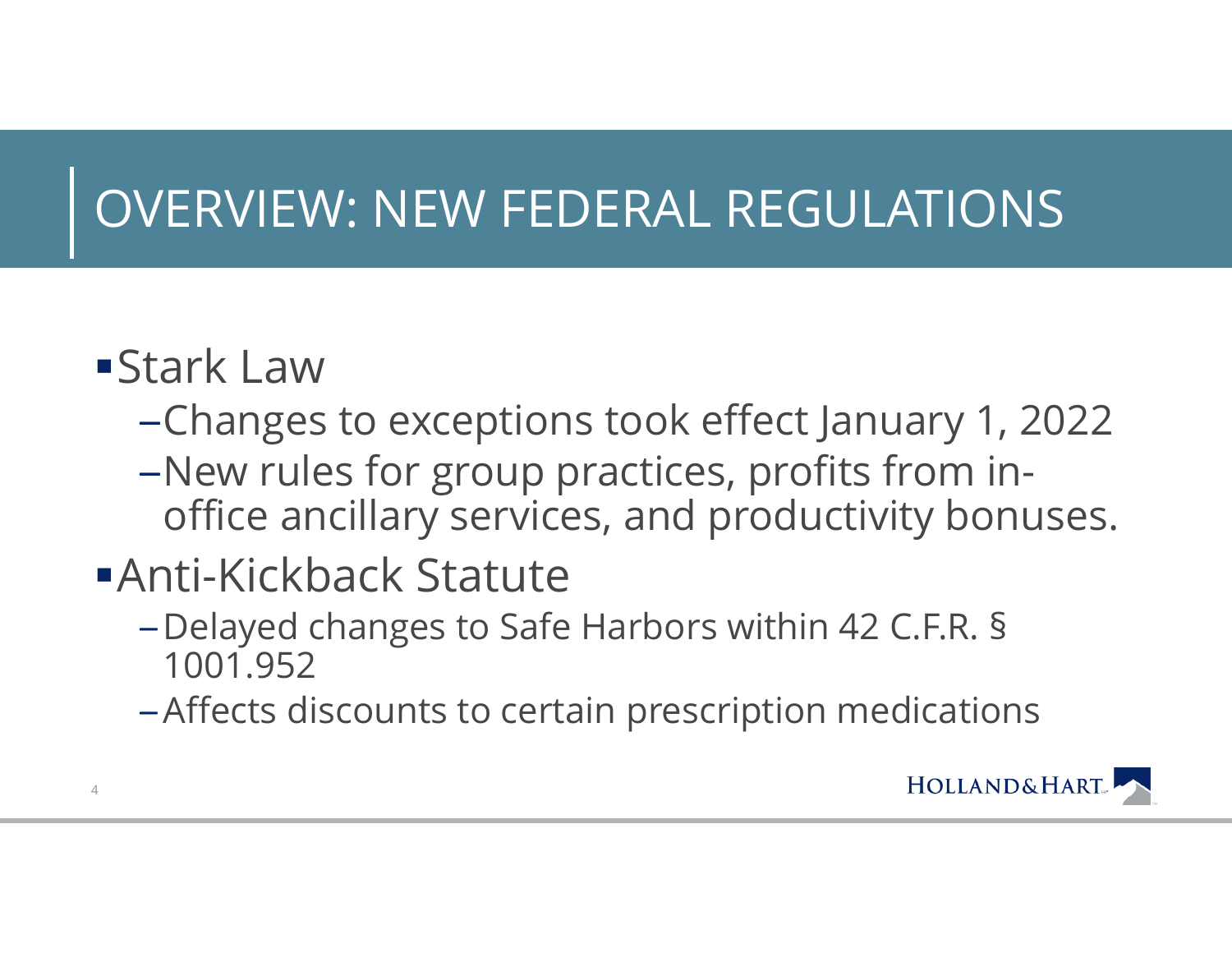### OVERVIEW: NEVADA HEALTHCARE HOT **TOPICS**

- **Legislative Update: 81st (2021) Session** 
	- Behavioral Health
	- Pharmacy & Prescription Drugs
	- Other Health Care & Provider-Related Legislation
	- The "Public Option" Legislation
	- Implementing Regulations: 2022-2023 Administrative Process

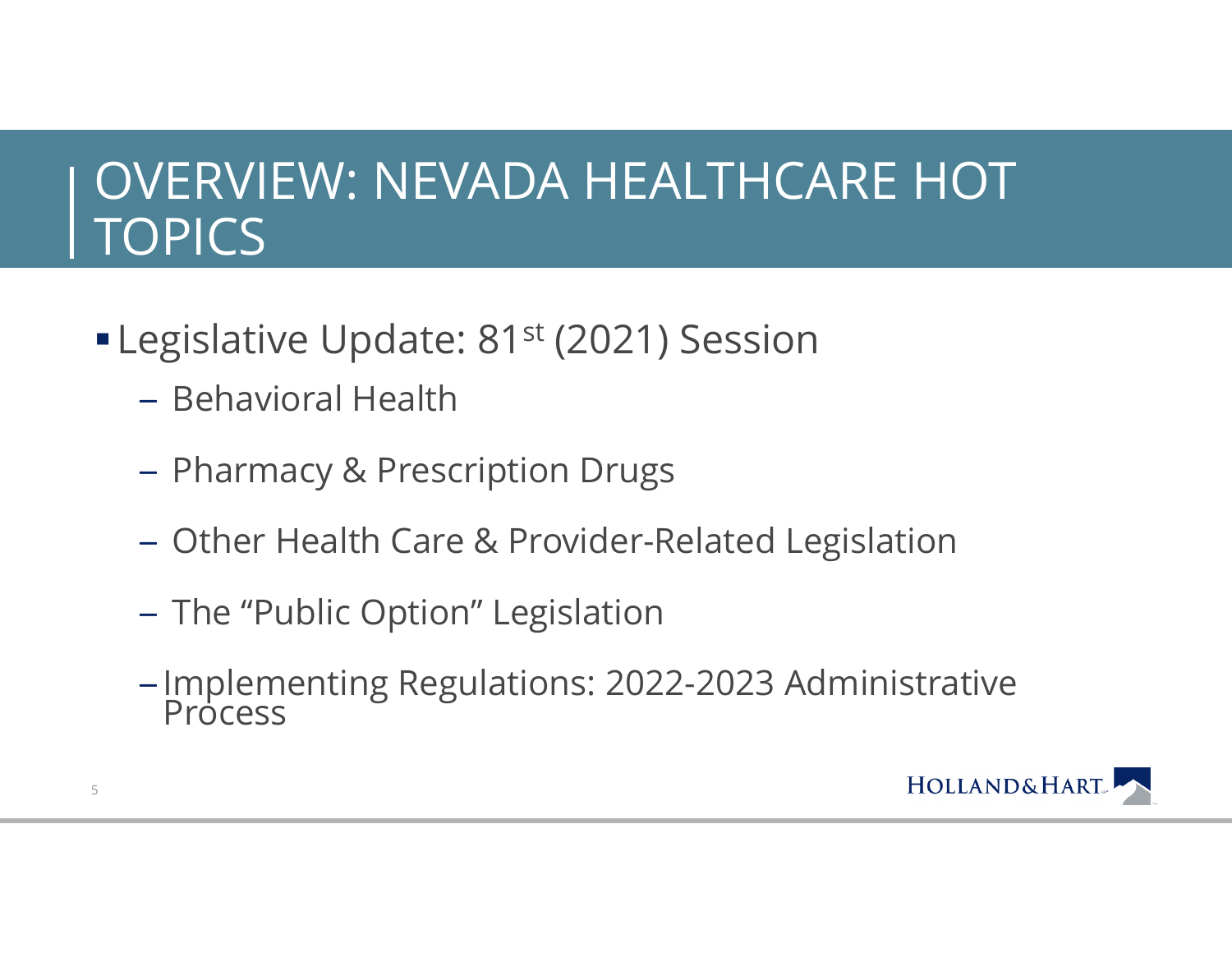### OVERVIEW: THE 2021 SESSION …AND BEYOND

- 2021 Legislative Session Recap
	- First "virtual legislative session" due to COVID-19 restrictions
	- 557 bills total passed and signed into law
	- 4 Vetoed bills, including <u>SB 391</u> (revising provisions relating to<br>Medicaid benefits for teledentistry)
	- During Interim Period (2022-2023), enacted legislation will be implemented by proposed agency regulations and revisions to Nevada Administrative Code (NAC)

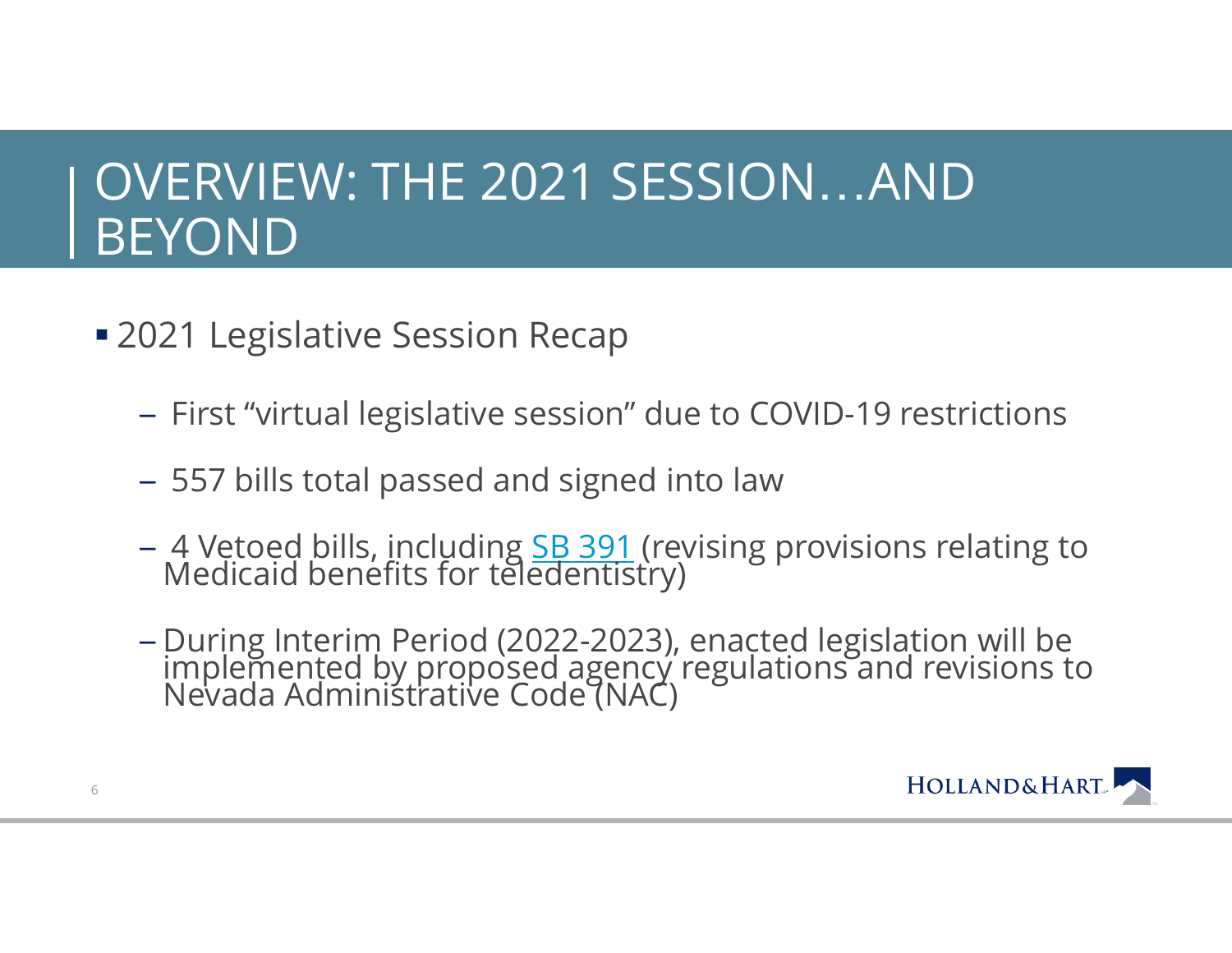# STARK LAW: GENERALLY

- Physician Self-Referral Law, commonly referred to as the Stark law, prohibits physicians from referring patients to receive "designated health services" payable by Medicare or Medicaid from entities with which the physician or an immediate family member has a financial relationship, *unless an exception applies*.
- Strict liability– no proof of intent is required to establish liability
- Purpose: referrals based on best interest of patients, to avoid self-referral, overutilization, fraud and abuse.
- 42 USC § 1395nn; 42 CFR §411.350 §411-389

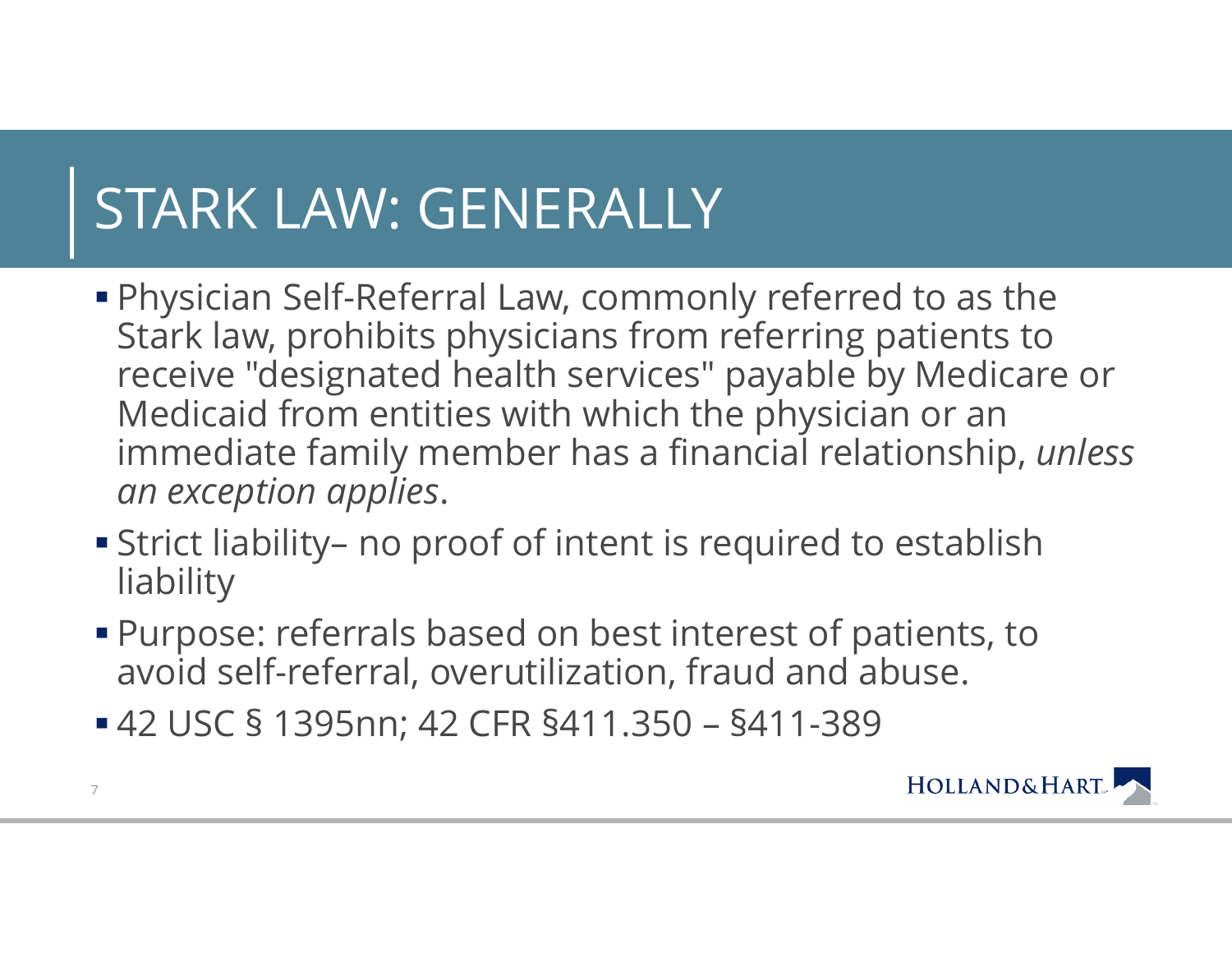# STARK EXCEPTIONS - COMPENSATION

- **Employment**
- Personal Services contracts
- Fair market value
- Space or equipment leases
- **Timeshare arrangements**
- Recruitment and retention
- Non-monetary compensation
- Medical staff incidental benefits
- Professional courtesy
- $\blacksquare$  Health information technology support
- Value-Based Arrangements
- Full Financial Risk valuebased arrangements
- Meaningful downside risk value-based arrangements
- Cybersecurity
- Limited remuneration

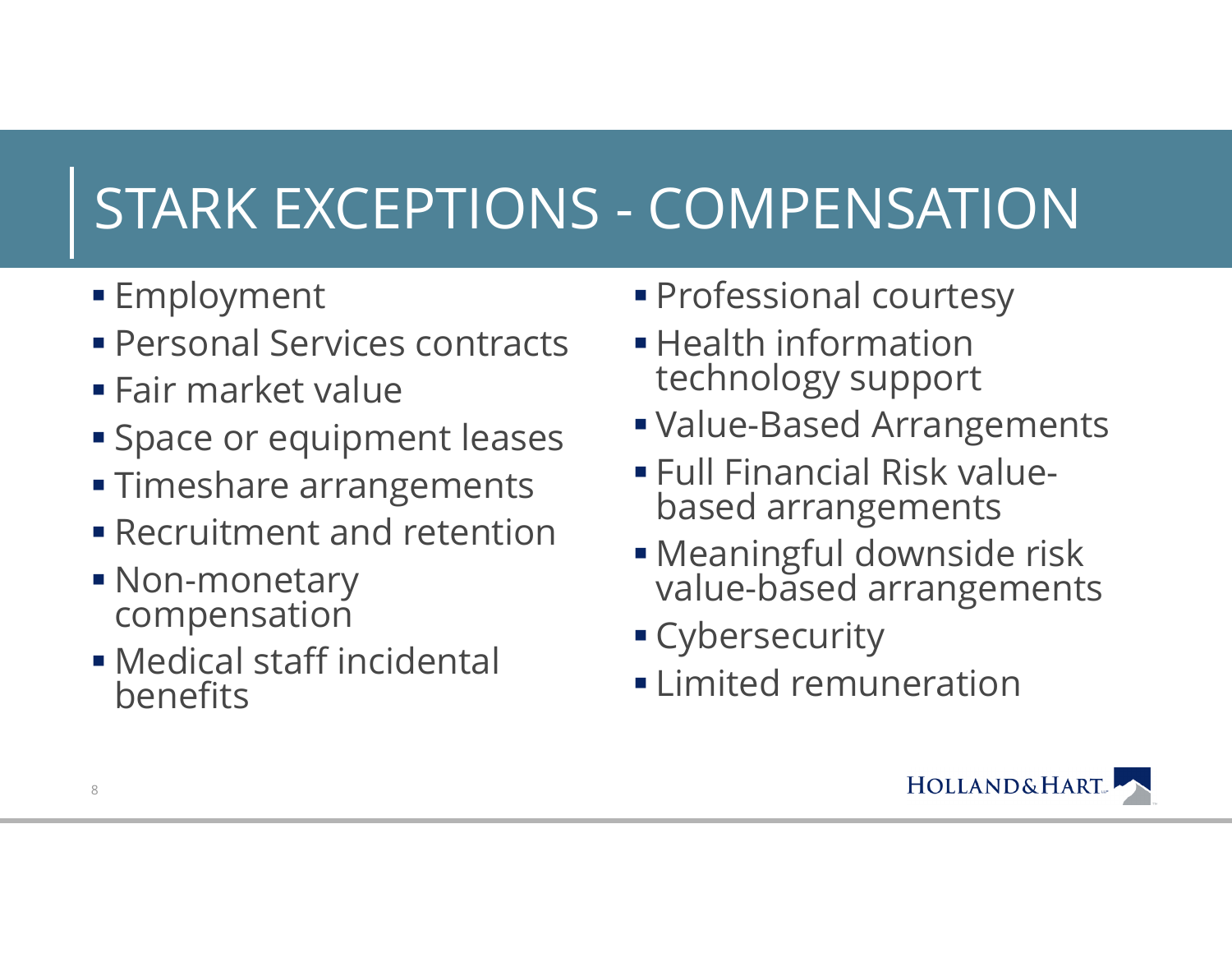# STARK EXCEPTIONS - OWNERSHIP

- Physician supervision
- Group practices
- $\blacksquare$  In-office ancillary services
- Rural providers
- Whole hospital
- Publicly traded securities
- Intra-family rural referrals

**• \*Some changes to these provisions, not covered today** 

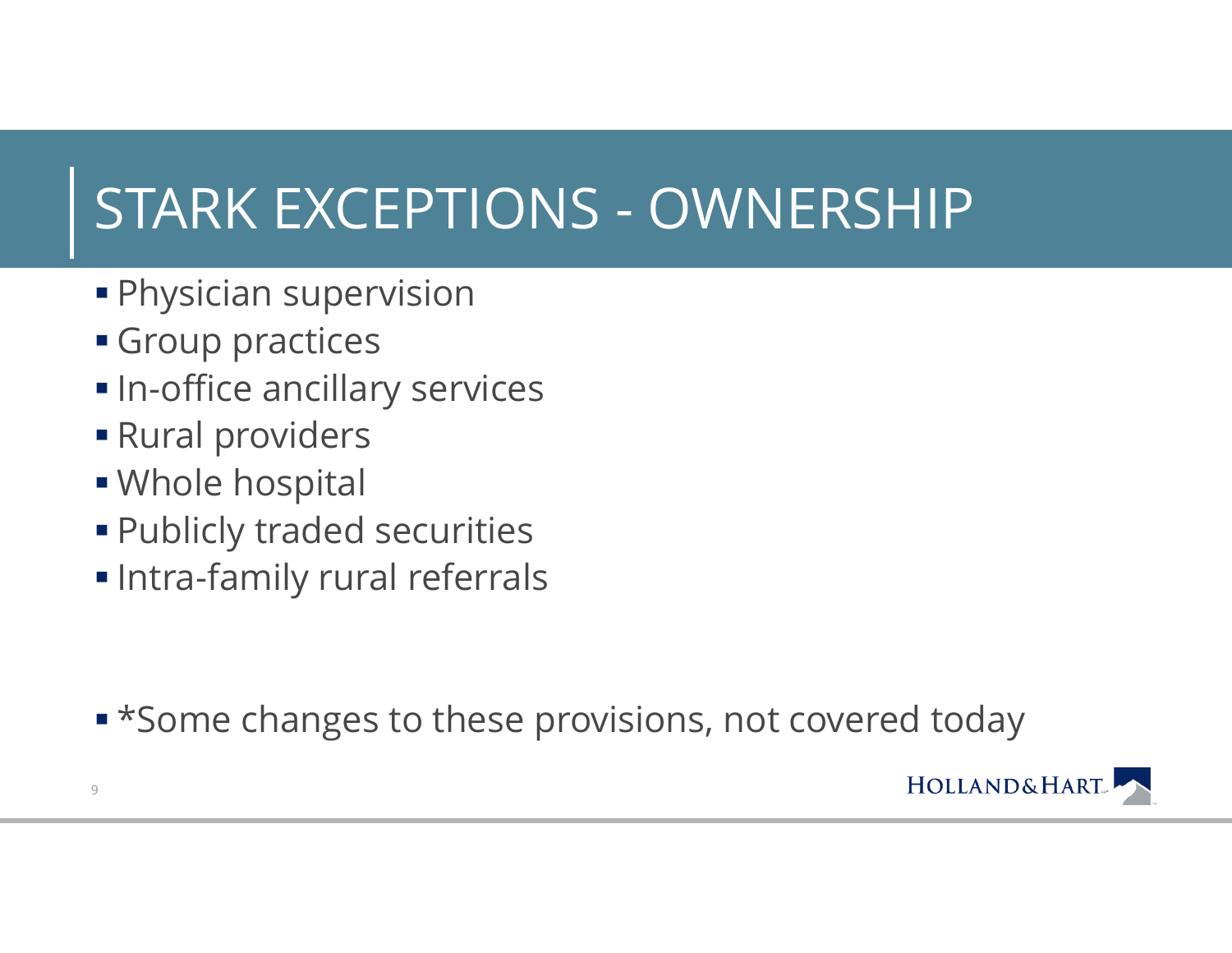# STARK PENALTIES

- Stark is fundamentally a payment statute: services provided through improper referral cannot receive payment
- Payments that violate Stark are considered overpayments and must be returned within 60 days
- Civil fines/penalties
	- \$26,000+ *per claim*
	- Circumvention scheme \$170,000+
	- Can quickly become millions
- Exclusion from participation in federal health care programs
- Can create liability under Anti-Kickback Statute
- Can create liability under the False Claims Act (criminal and civil liability)
	- Repayment, 3x Damages
	- Subject to qui tam claims

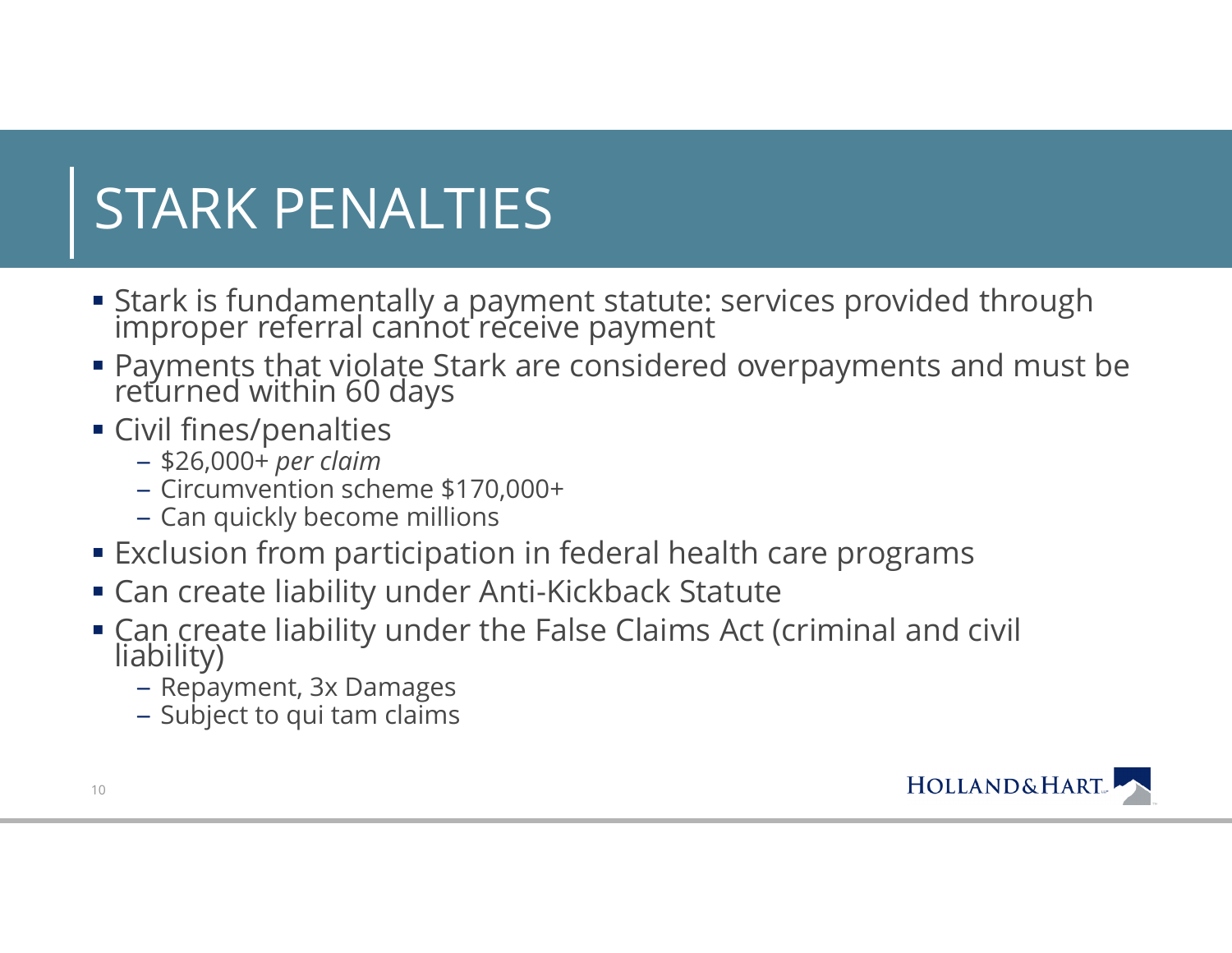## CHANGES TO GROUP PRACTICE EXCEPTION

- Changes to 42 C.F.R. 411.352(i)
	- Profits from component of group practice (e.g., an office, subsidiary, or other division) can be shared where there are at least 5 physicians; otherwise, whole-group profits must be distributed(and not further subdivided) between 2 to 5 physicians.
	- Profits must be divided in "reasonable and verifiable manner," including *per capita* distribution, distribution based on non-DHS revenue, or where DHS is less than 5% of revenue and total compensation paid to physician member.

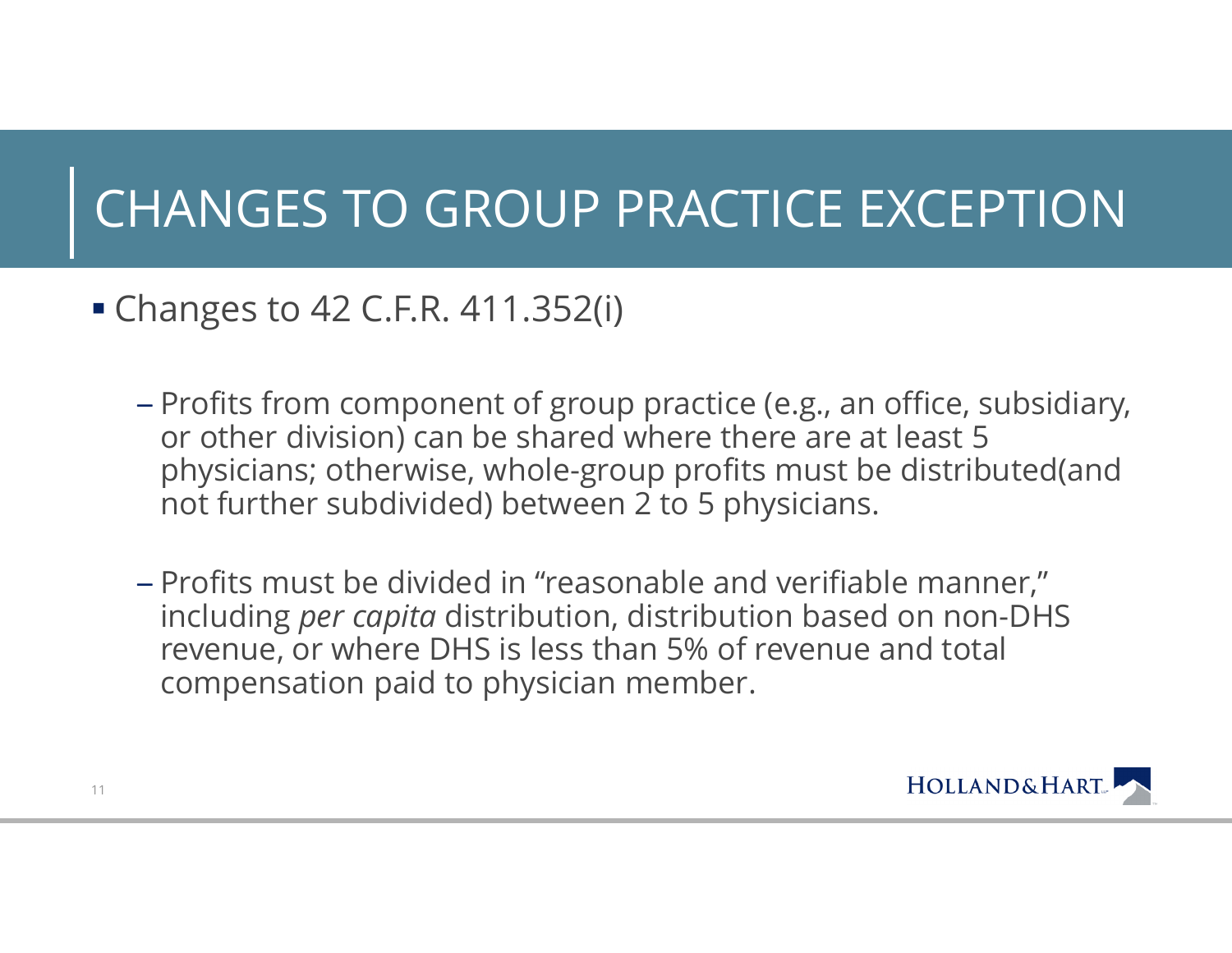## CHANGES TO GROUP PRACTICE EXCEPTION

- Changes to 42 C.F.R. 411.352(i)
	- Clarity for productivity bonuses under 42 C.F.R. 411.352(i)(2).
	- Physician productivity bonuses can be paid based on personally performed services, or services performed "incident to" physician's personally performed services, which is not directly related to the volume or value of physician referrals.
	- Note: volume or value of referrals *can* be reflected if the referred services are billed incident to the physician's personally performed services.

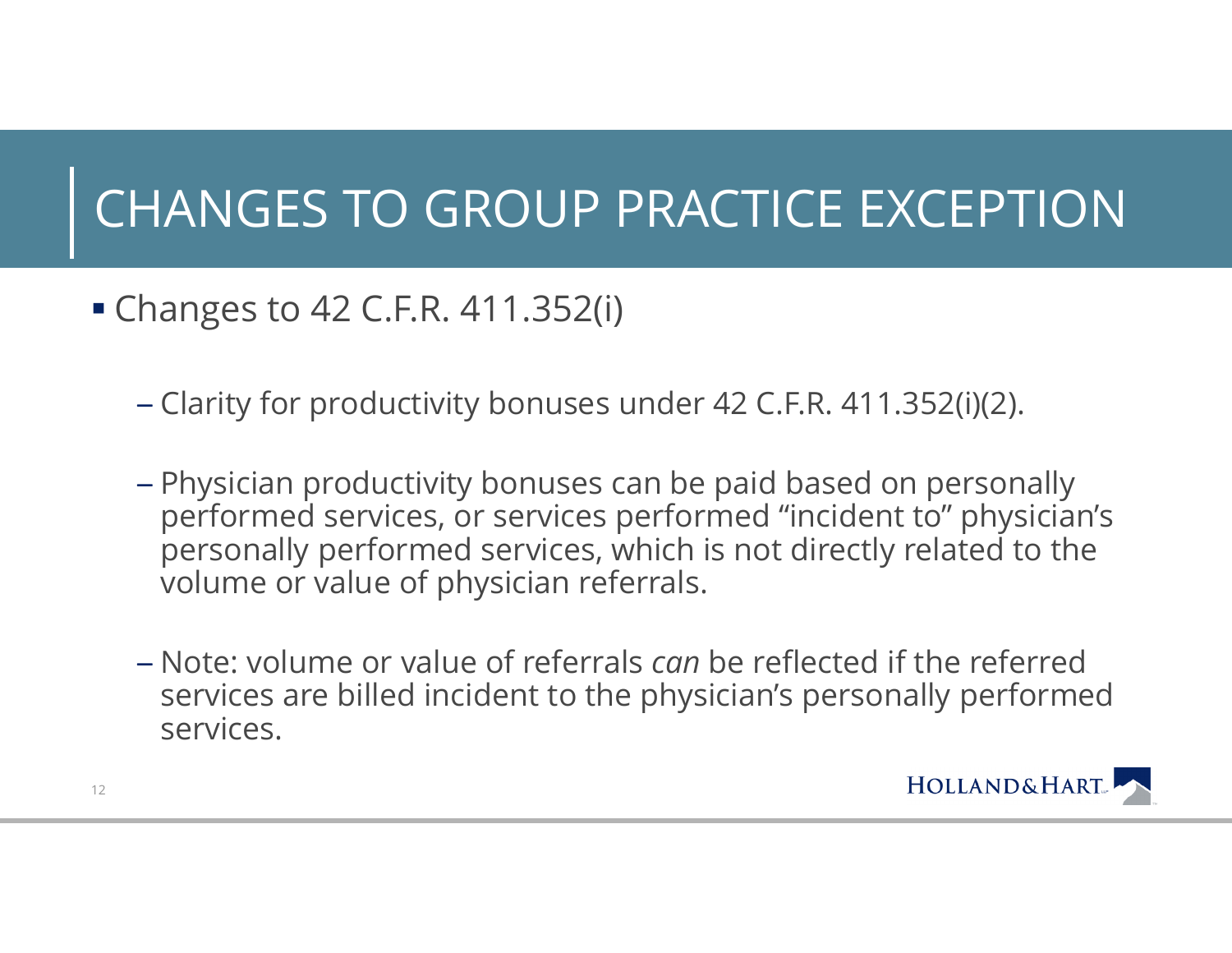## CHANGES TO GROUP PRACTICE EXCEPTION

- Changes to 42 C.F.R. 411.352(i)
	- Examples of productivity bonus examples that are "deemed not to relate Examples of productivity bonus examples that are "deemed not to relate directly to the volume or value of referrals" (42 C.F.R. 411.352(i)(2)(ii)(A)- (C)):
		- Bonus based on physician's personally performed RVUs.
		- Bonus is based on services (1) other than DHS, and (2) which would not be DHS if they were payable by Medicare (e.g., not hospital, imaging, PT, DME).
		- The group's revenues from DHS are less than 5% of group's total revenues, and the portion of DHS revenues distributed to each physician is 5% or less of physician's total compensation
	- Documentation required to verify compliance. 42 C.F.R. 411.352(i)(4). Profits derived from VBE participation can be distributed independent of these group and bonus compensation restrictions.

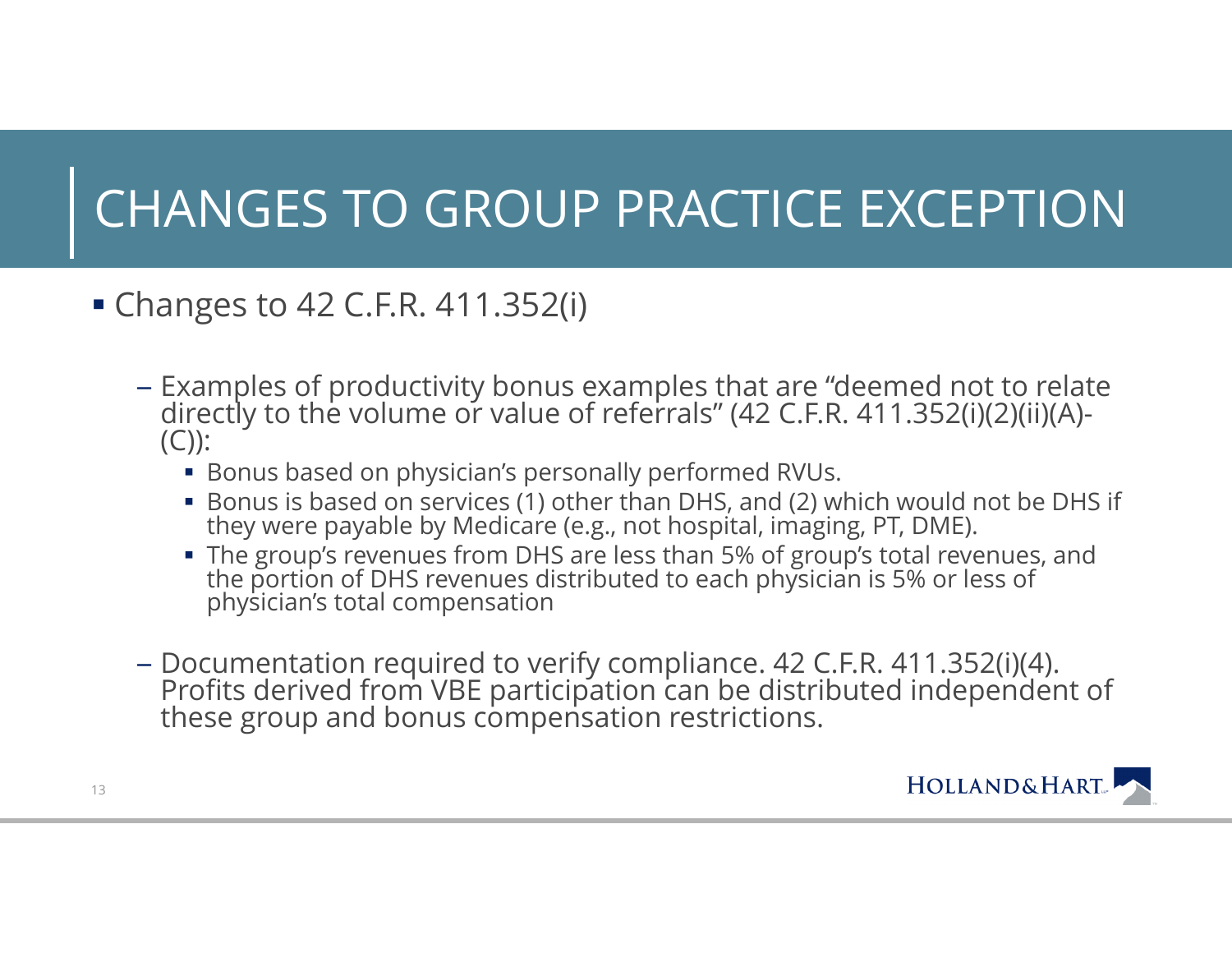# ANTI-KICKBACK STATUTE: GENERALLY

- AKS is an intent-based, criminal statute that prohibits any form of remuneration, whether monetary or in-kind, in<br>exchange for referrals or other Federal health care program<br>business by *any person or entity* (not solely a physician or<br>person acting at a physician's direction). 42
- Includes offering, payment, solicitation, and receipt
- "One-Purpose Rule": where one purpose of the payment was to influence referrals, payment is prohibited unless safe harbor applies
- Safe harbor regulations describe voluntary practices that, if fully followed, will not violate the AKS.

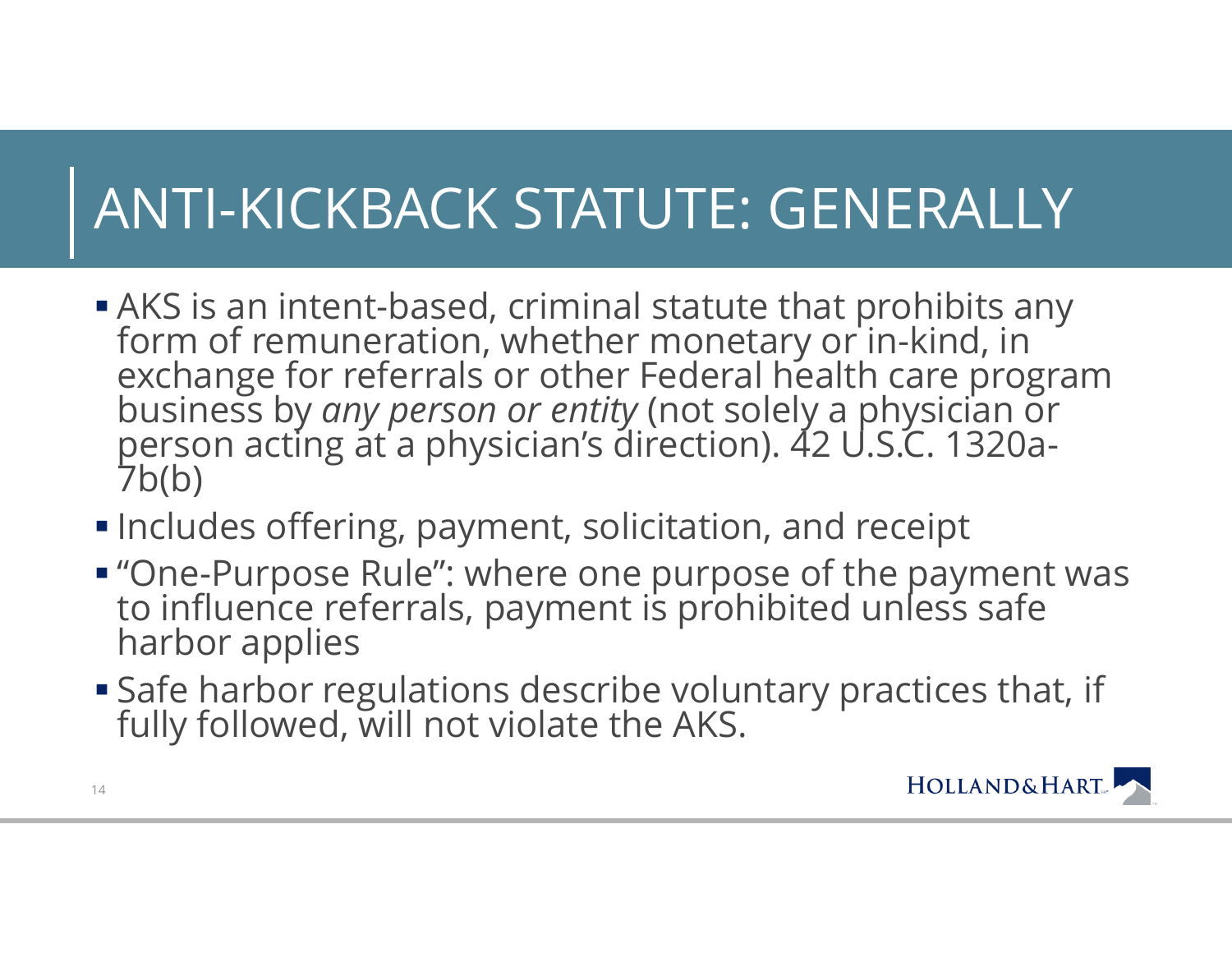# AKS: SAFE HARBORS

- Bona fide employment
- Personal services contracts (including those with outcome-based payments)
- Leases for space or equipment
- $\blacksquare$  Investments in group practice
- Ambulatory Surgery Center investment
- **Sale of Practice**
- **Recruitment**
- Certain investment interests
- Waiver of beneficiary coinsurance and deductible amounts.
- ACO incentive payments
- Patient engagement and support programs
- CMS-sponsored model arrangements
- $\;\overline{\;\;}$  Transportation programs
- OB malpractice insurance subsidies
- Electronic health record items or services
- **Referral services**
- Referral arrangements for specialty services
- Warranties
- **Discounts**
- Care coordination agreements
- Substantial downside financial risk
- $\blacksquare$  Full financial risk
- **Cybersecurity**

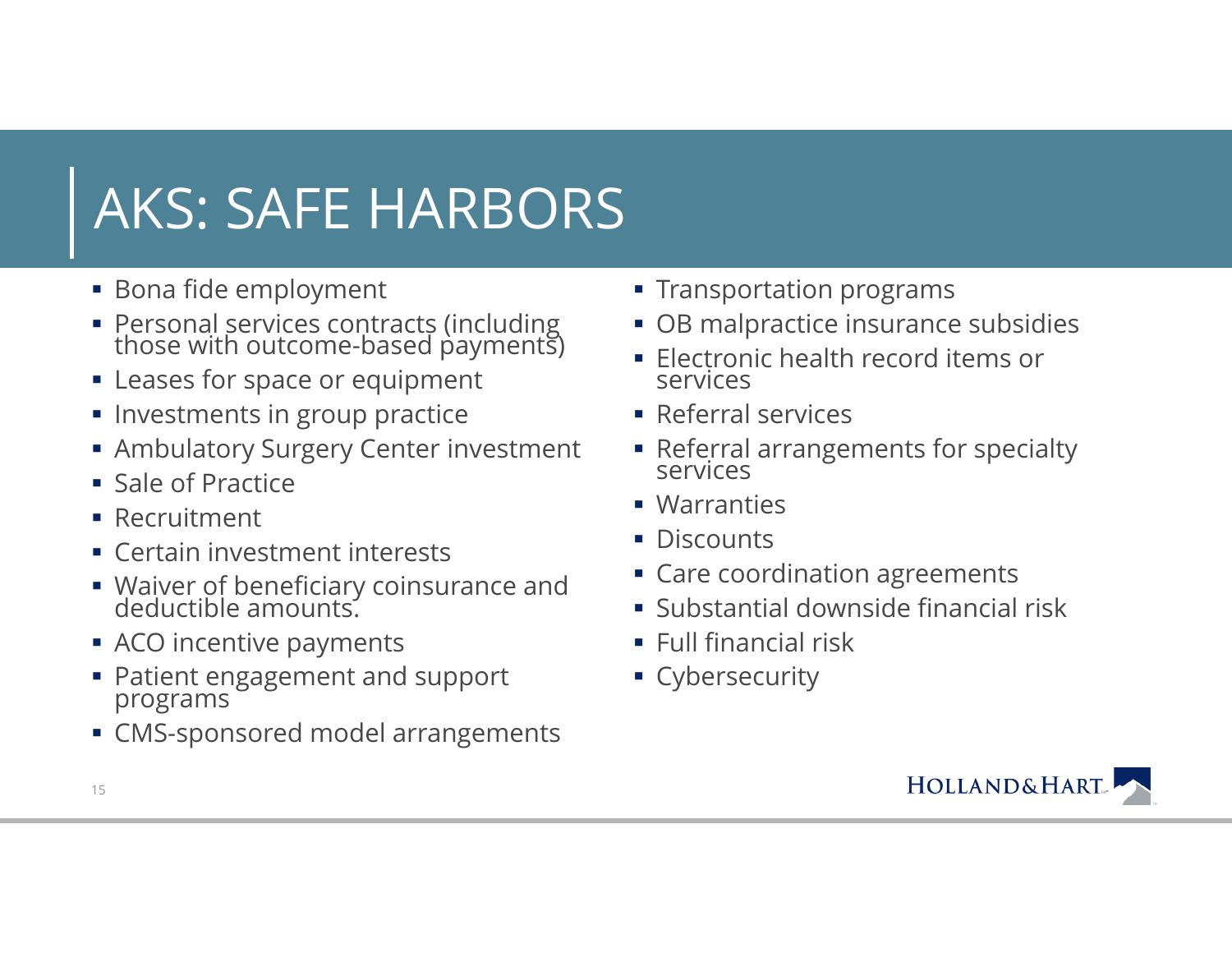# AKS PENALTIES

- Penalties significantly increased by 2018 bipartisan budget act
- Criminal fines: \$100,000 per violation (up from \$25,000)
- Civil penalties: \$104,500+ (adjusted for inflation annually)
- Jail terms up to 10 years in prison (up from 5)
- Creates liability under False Claims Act
- Exclusion from participation in Federal health care programs
- Civil Monetary Penalties Law, 42 U.S.C. 1320a-7a(a): kickbacks can result in penalties per kickback, plus treble (3x) damages based on the kickback value

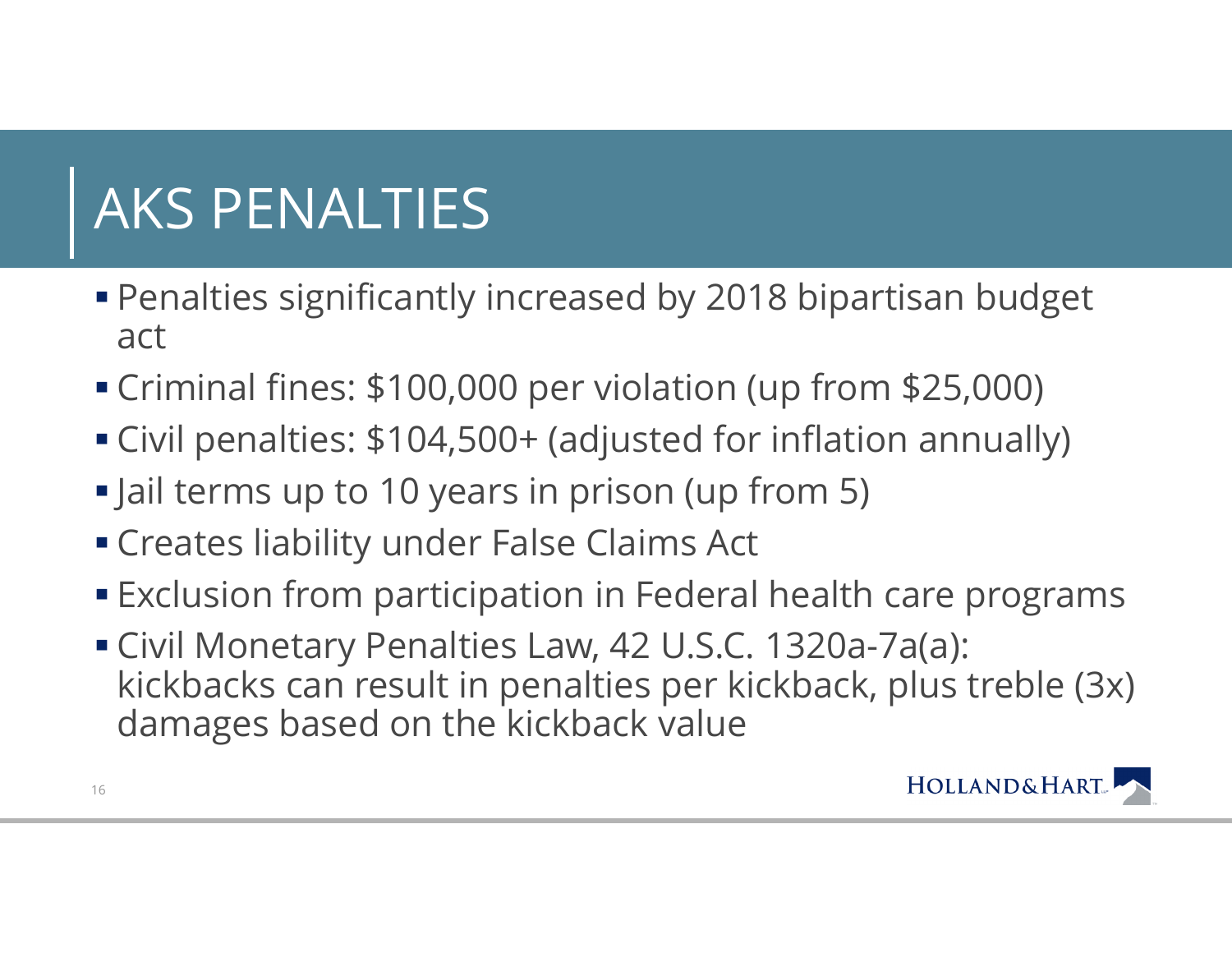## SAFE HARBOR CHANGES FOR 2022 2023

- Change to the discount safe harbor (42 C.F.R. 1001.952(h)(5)) and creation of new safe harbor (42 C.F.R. 1001.952(cc))
- Was scheduled to take effect on January 1, 2022, but on January 30, 2021, a court ruling delayed implementation of this change<br>until January 1, 2023
- On January 1, 2023, this safe harbor will be changed and no longer protect the following:

a reduction in price or other remuneration in connection with the sale or<br>purchase of a prescription pharmaceutical product from a manufacturer to<br>a plan sponsor under Medicare Part D either directly to the plan sponsor<br>un

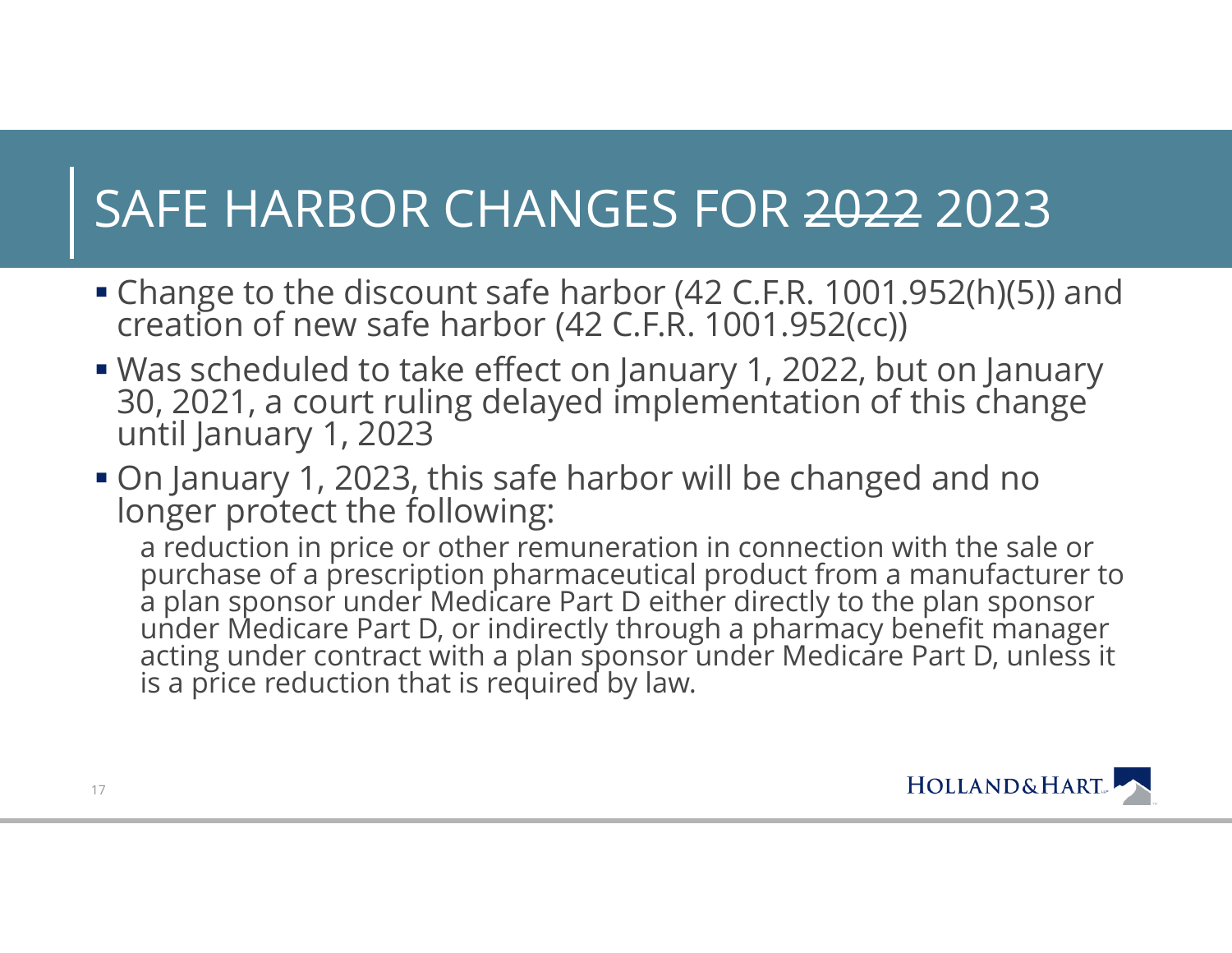# SAFE HARBOR CHANGES FOR 2023

- This change primarily affects payors and payor-adjacent This change primarily affects payors and payor-adjacent<br>entities (pharmacy benefit managers, Medicaid managed<br>care organizations), as well as drug manufacturers.
- The disappearance of the discount safe harbor will offset by the entirely new, narrower point-of-sale reductions in price safe harbor under 42 C.F.R. 1001.952(cc).
- This new safe harbor was included in the final rule but never took effect, and its implementation was delayed from January 20, 2021 to January 1, 2023.

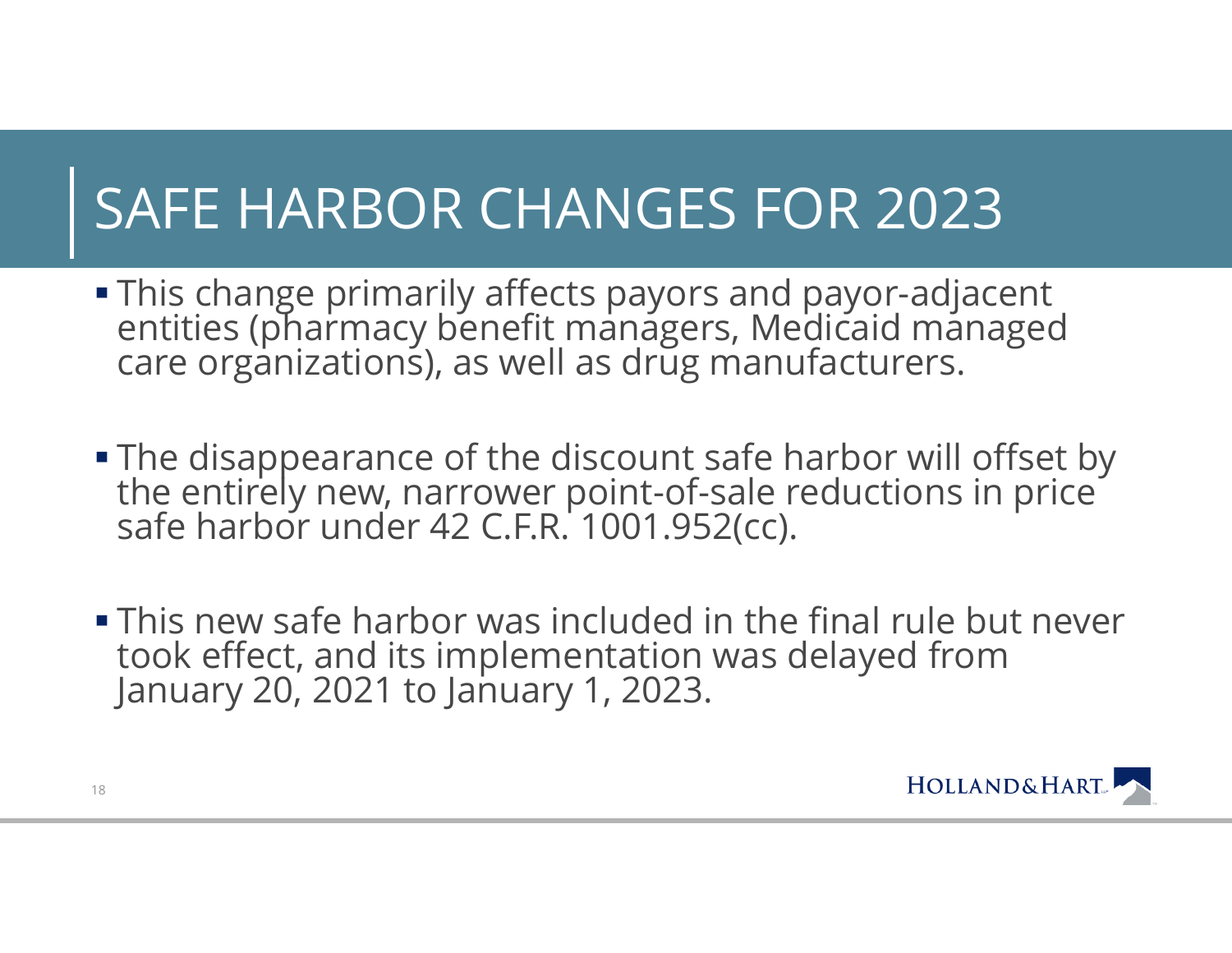# SAFE HARBOR CHANGES FOR 2023

- Application of 42 C.F.R. 1001.952(cc), effective January 1, 2023:
	- "remuneration" does not include a reduction in price from a drug manufacturer to <sup>a</sup> plan sponsor under Medicare Part D or <sup>a</sup> Medicaid MCO for <sup>a</sup> prescription product that is payable, in whole or in part, by that sponsor as long as certain conditions are met:
		- Manufacturer and sponsor set the reduction in price in advance, and in writing, by the time of the first purchase of the product at the reduced rate.
		- Reduction in price does not involve a rebate unless the full value of the reduction in price is provided to the dispensing pharmacy by the manufacturer, directly or indirectly, through a point-of-sale chargeback (or series of them).
		- Reduction in price must be reflected in the price of the product at the time the pharmacy dispenses it to the beneficiary.

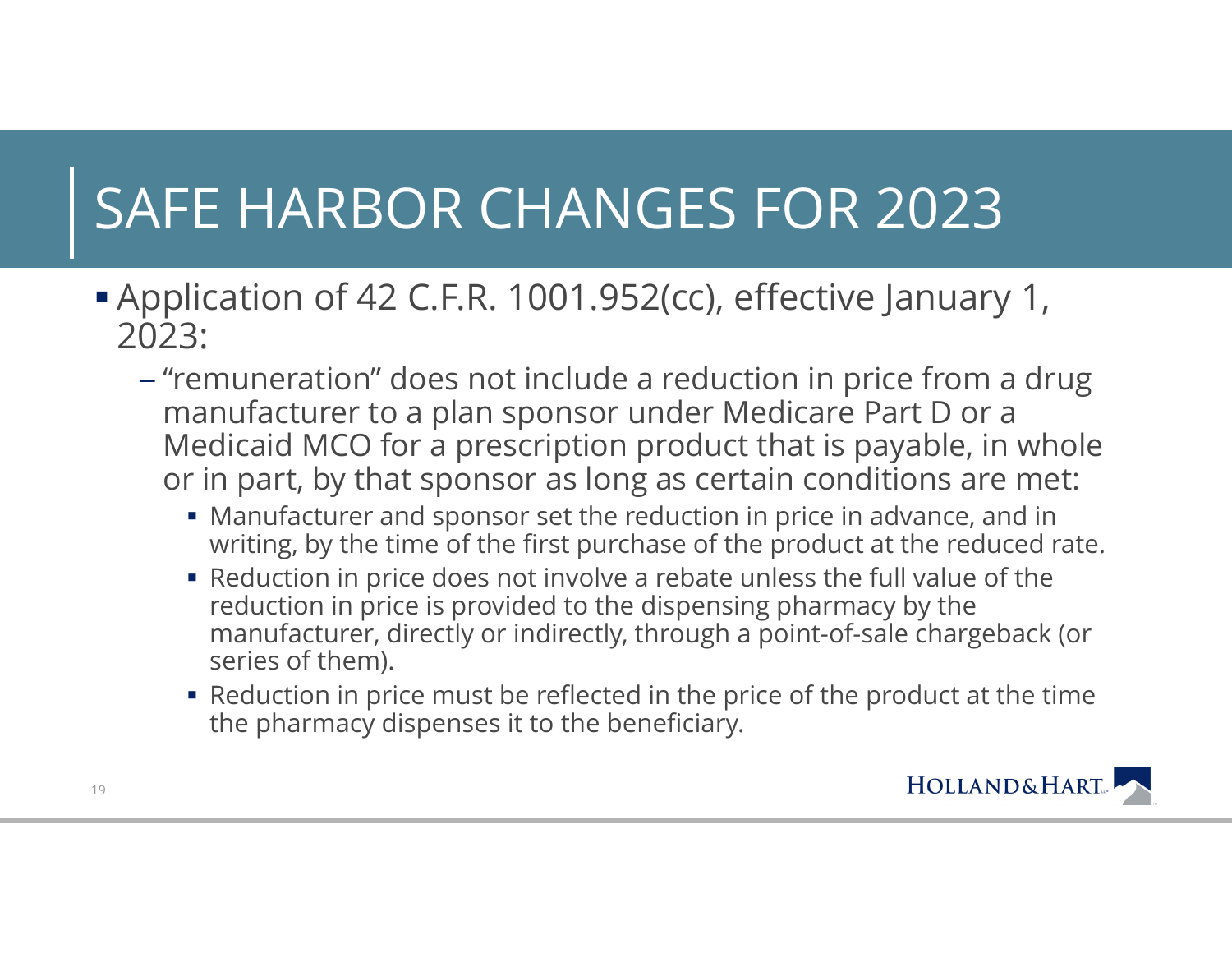### Behavioral Health:

- <u>SB 69</u> (peer support recovery services): generally intended to improve peer recovery support systems and resources, create a registration/licensure scheme for peer recovery support services, create a substance use disorder prevention coalition, implement youth risk behavior surveys in schools, and require the Division of Health Care Financing and Policy to post information relating to evidence-based substance use education for K-12 students. Took effect on June 4, 2021, and January 1, 2022 for most purposes.
- Creates <sup>a</sup> licensing requirement for nonclinical support services in recovery from substance abuse disorders and other behavioral health disorders, which is overseen by the State Board of Health.

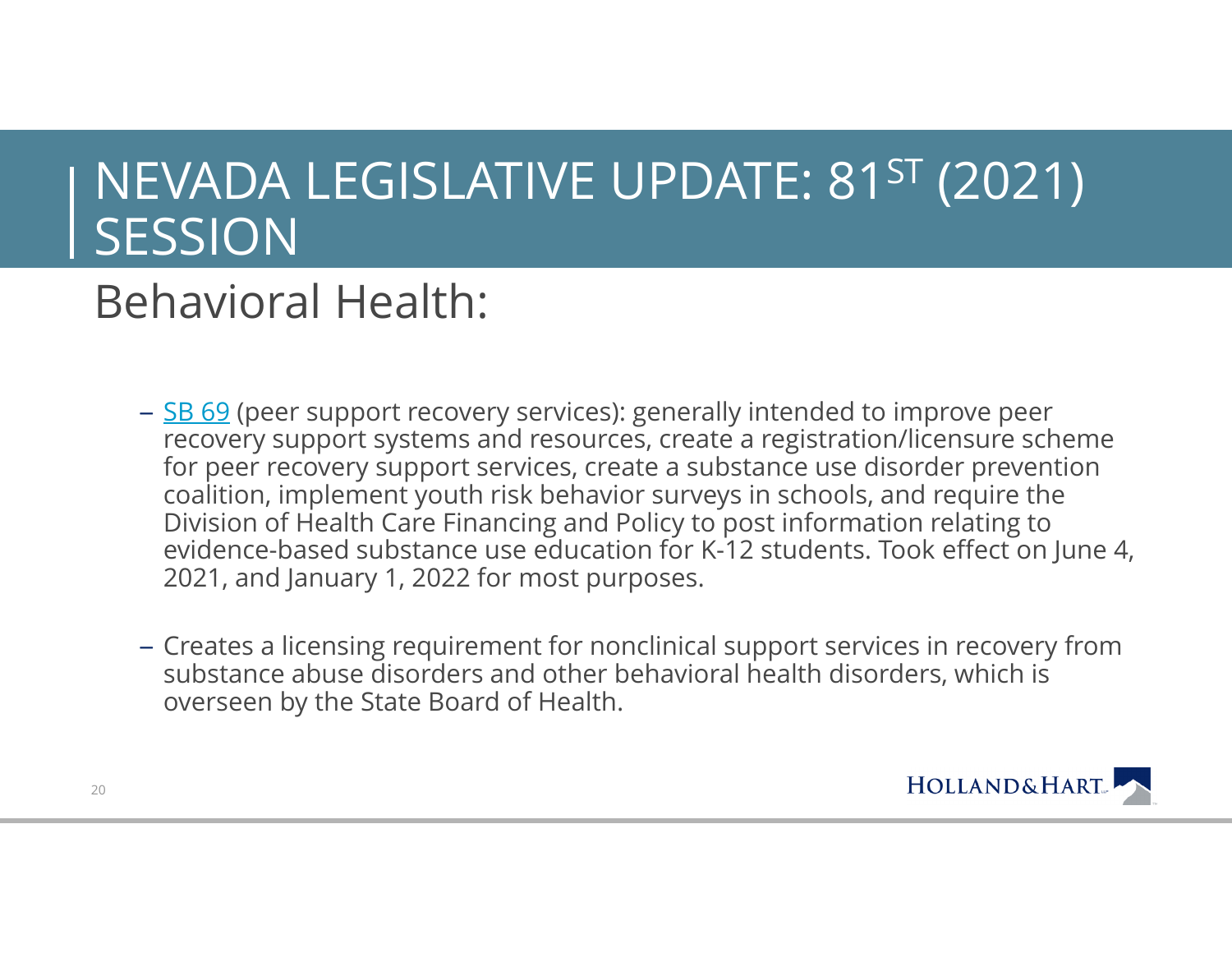#### Behavioral Health:

- <u>SB 70</u> (omnibus legislation re: mental health crisis hold processes): developed as part of the 2019-<br>2020 interim legislative committee process; generally made five changes:
	- Revisions to Mental Health Crisis Hold Law (NRS Chapter 433A); distinguishes mental health crisis<br>hold from emergency admission process; defines terms such as "voluntary admission,"<br>"emergency admission," and "involuntary
	- Assisted Outpatient Treatment (AOT): enacted specific AOT criteria and program procedures and distinguishes AOT process from involuntary court ordered inpatient admission; enables<br>community providers to provide AOT service
	- Conditional Release: enhances coordination and support for transition from inpatient psychiatric services for high-risk individuals
	- <u>Youth Mental Health Crisis Hold</u>: clarify provisions governing hospital-parent interactions when a minor is on a mental crisis hold
	- Chemical Restraint: exclude modern FDA-approved interventions for treatment from the definition of "chemical restraint;" aligns Nevada with federal guidelines.
	- Took effect June 4, 2021, and October 1, 2021, for most purposes

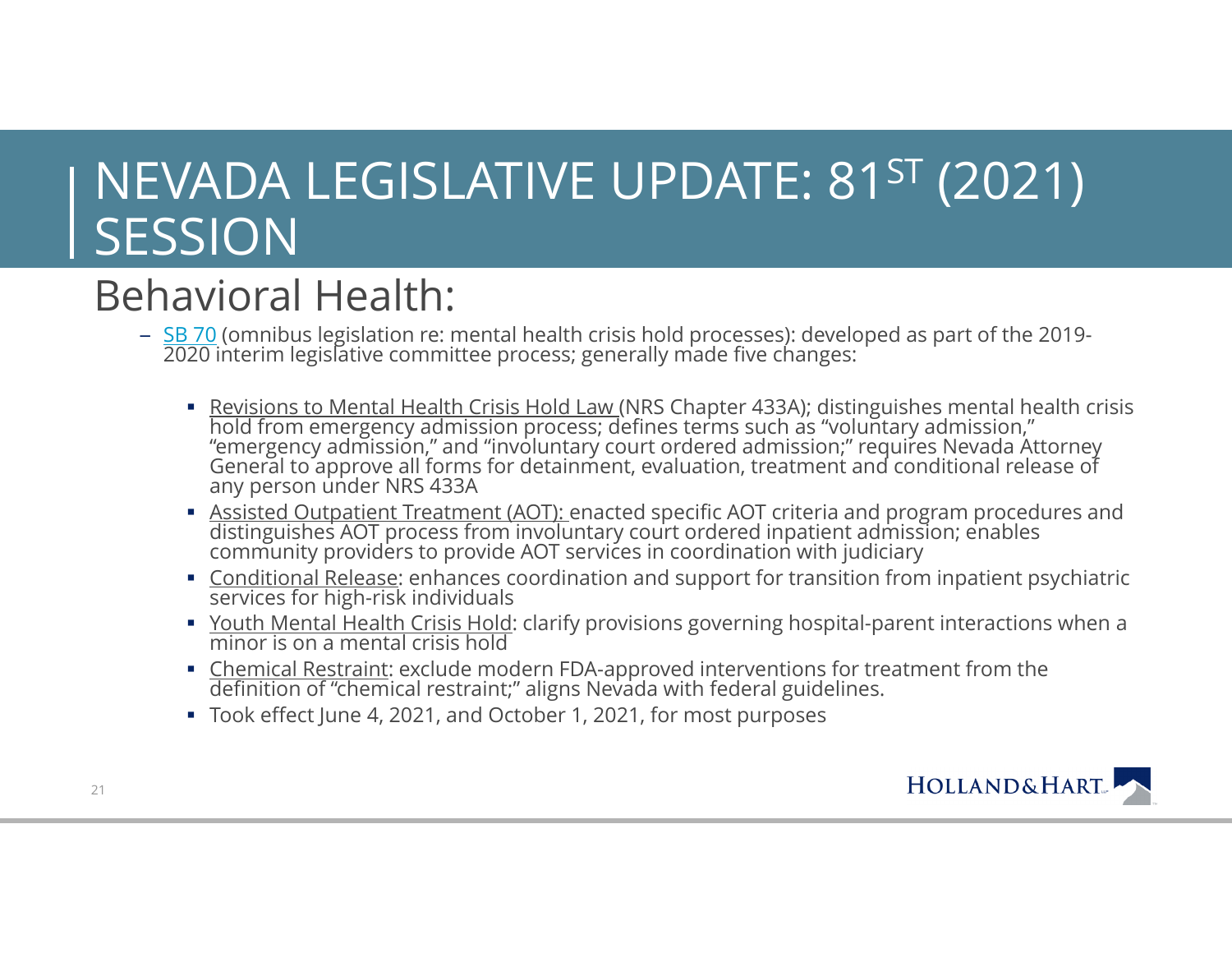### **Pharmacy & Prescription Drugs:**

– <u>SB 380</u> (revises provisions relating to reporting data on prescription drug prices): removes the 2019 requirement that DHHS compile a list of essential asthma drugs; requires DHHS to compile a list of prescription drugs with a wholesale acquisition cost exceeding \$40 for a course of therapy; includes pharmaceutical wholesalers as a required reporting entity and expands the information that pharmacy benefit managers (PBMs) must report; took effect October 1, 2021.

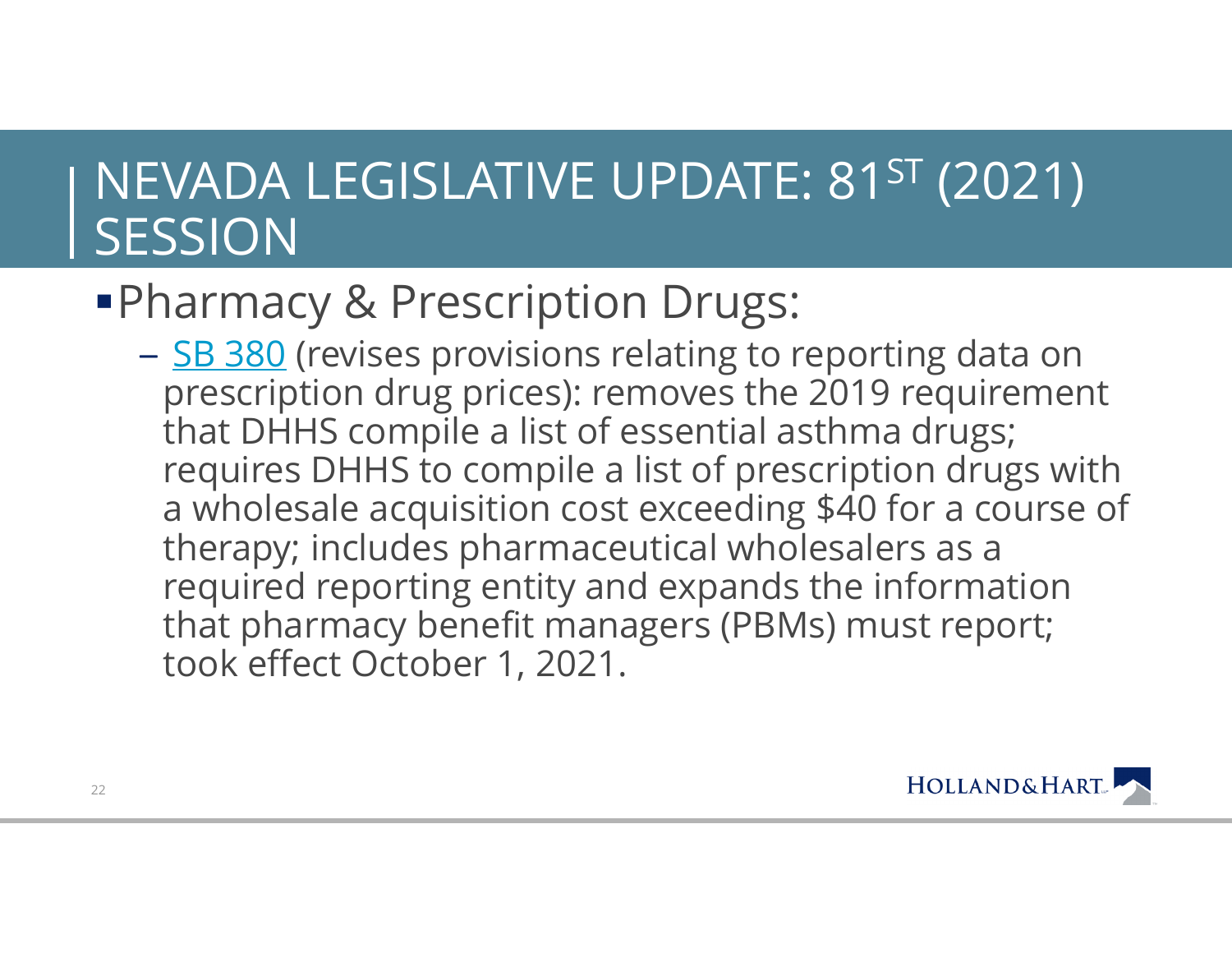#### Pharmacy & Prescription Drugs:

 $\mathcal{L}(\mathcal{L})$ **AB 177 (Pharmacy Information for Non-English Speaking Patients):** generally requires pharmacies to provide prescription and labeling information in languages other than English, upon request of <sup>a</sup> prescribing practitioner, patient, or other authorized representative. The bill also requires pharmacies to post <sup>a</sup> notice informing patients that they may request this information, and to include <sup>a</sup> list of languages in which such information is available, which the State Board of Pharmacy is responsible for approving. A.B. 177 became law on May 28th and took effect July 1, 2021.

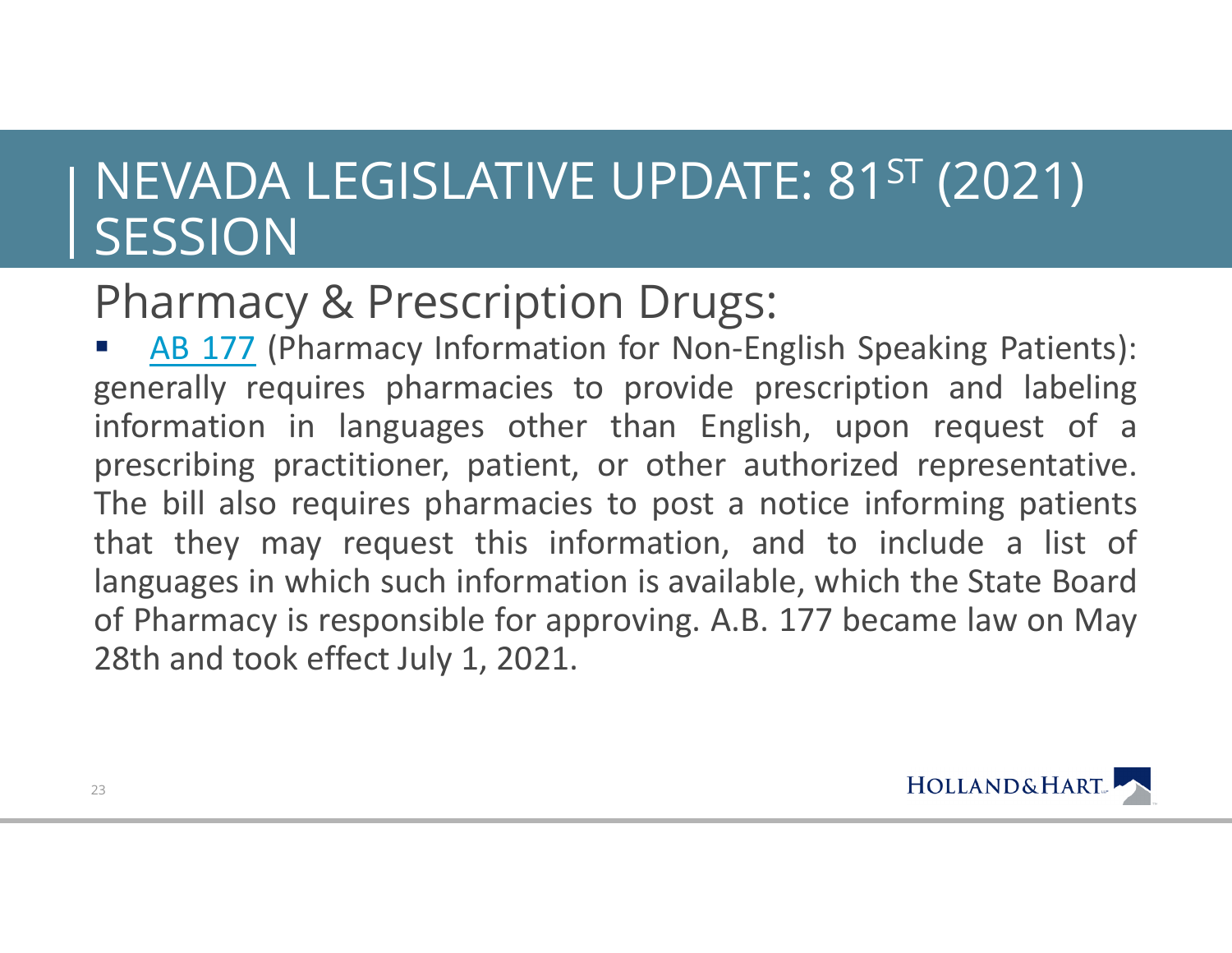#### Pharmacy & Prescription Drugs:

**AB 178 (Dispensing prescription drugs during declared disasters)** -Generally allows <sup>a</sup> pharmacist to fill <sup>a</sup> prescription for longer than <sup>a</sup> 30 day supply for patients residing in an area subject to <sup>a</sup> declaration of <sup>a</sup> state of emergency. Took effect July 1, 2021.

 Note that Nevada's COVID-19 state of emergency remains in effect. Despite rescission of mask mandate, the authority to renew the mandate and exercise other powers remains in effect.

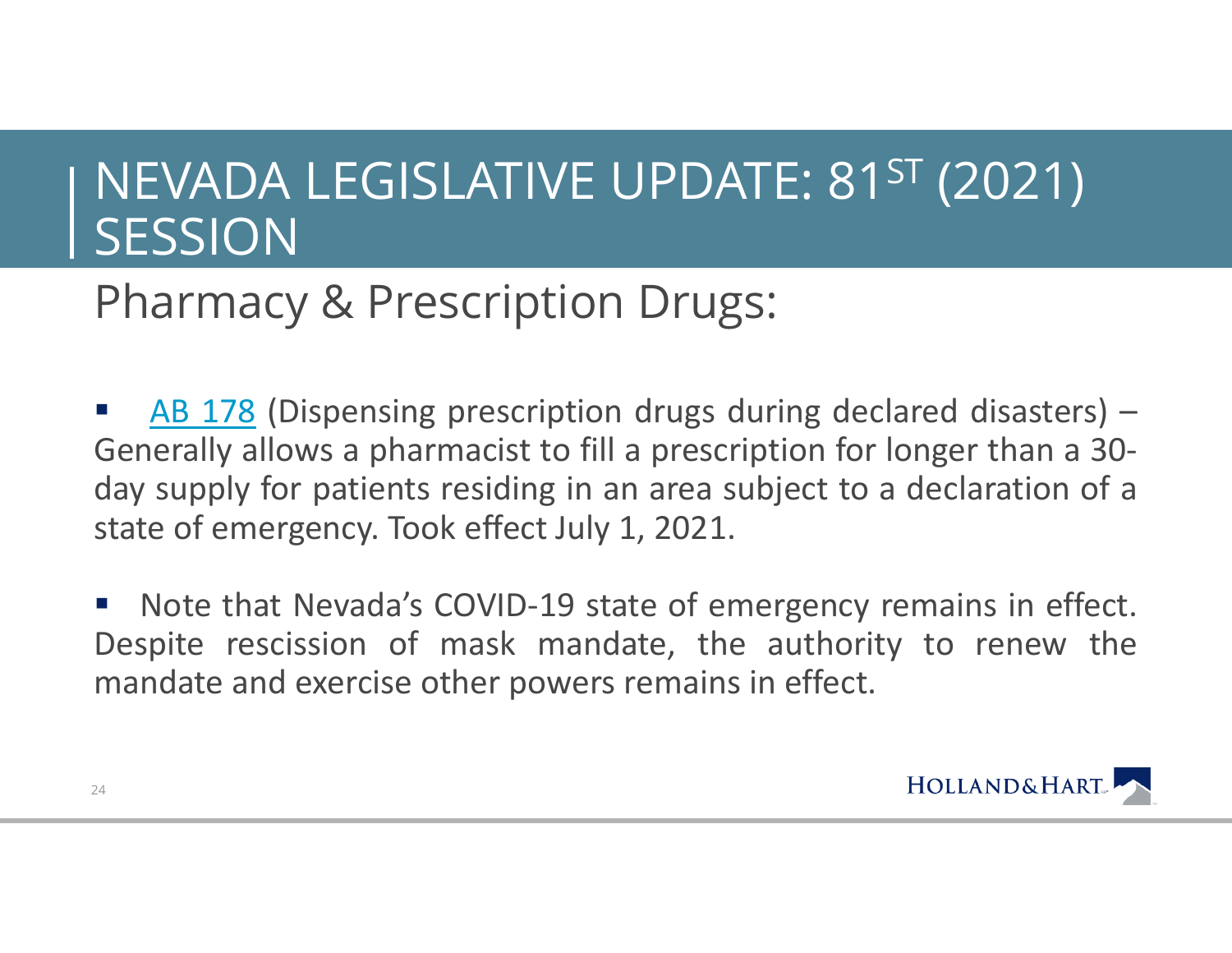#### Pharmacy & Prescription Drugs:

 $\mathcal{L}_{\mathcal{A}}$ **SB 396** (Public Agency Contracts for Prescription Drugs): requested by the Interim Committee to Study the Costs of Prescription Drug, S.B. 396 generally authorizes state agencies to enter into contracts with private entities outside Nevada for the purpose of purchasing prescription drugs, pharmaceutical services, or medical supplies and related services.

 $\mathcal{L}_{\mathcal{A}}$  Authorizes DHHS to enter into an agreement for the purchase of prescription drugs for Medicaid or the Children's Health Insurance Program. The Governor signed S.B. 396 into law on June 2nd, 2021 and it took effect on passage and approval.

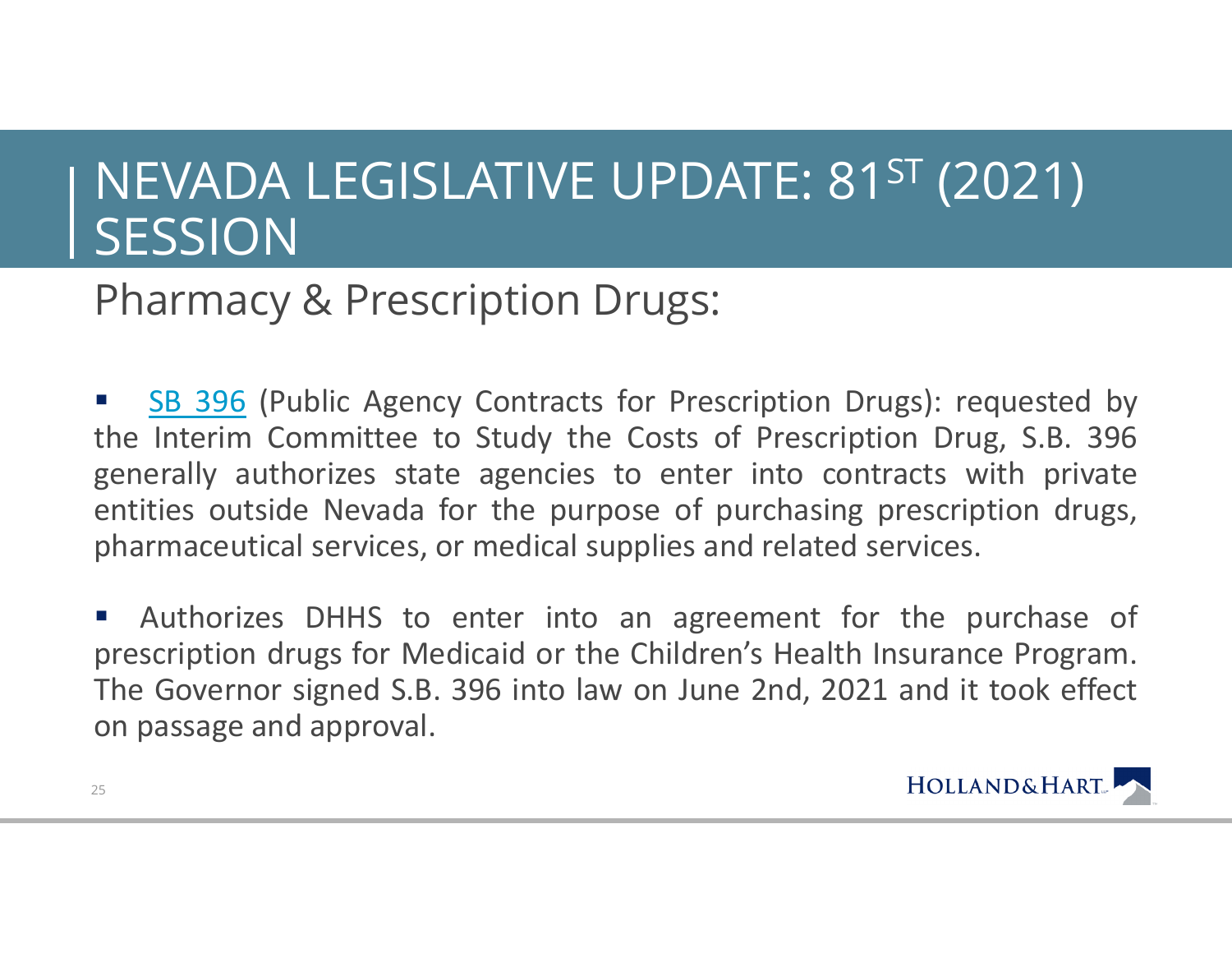#### Other Healthcare Bills

Г SB 40: requires, to the extent that federal money is available, DHHS to establish an all-payer claims database (APCD) of information relating to health insurance claims resulting from medical, dental, or pharmacy benefits provided in Nevada.

Г Requires DHHS to establish an advisory committee to assist in establishing and maintaining the database and requires DHHS to adopt regulations pertaining to APCD establishment and maintenance. Any public or private insurer that provides health benefits and is regulated under state law is required <sup>t</sup> submit data to the APCD. The legislation was purportedly intended to promote transparency measures and help monitor and analyze trends within the healthcare sector. Took effect on July 1, 2021, and Jan. 1, 2022 for most purposes.

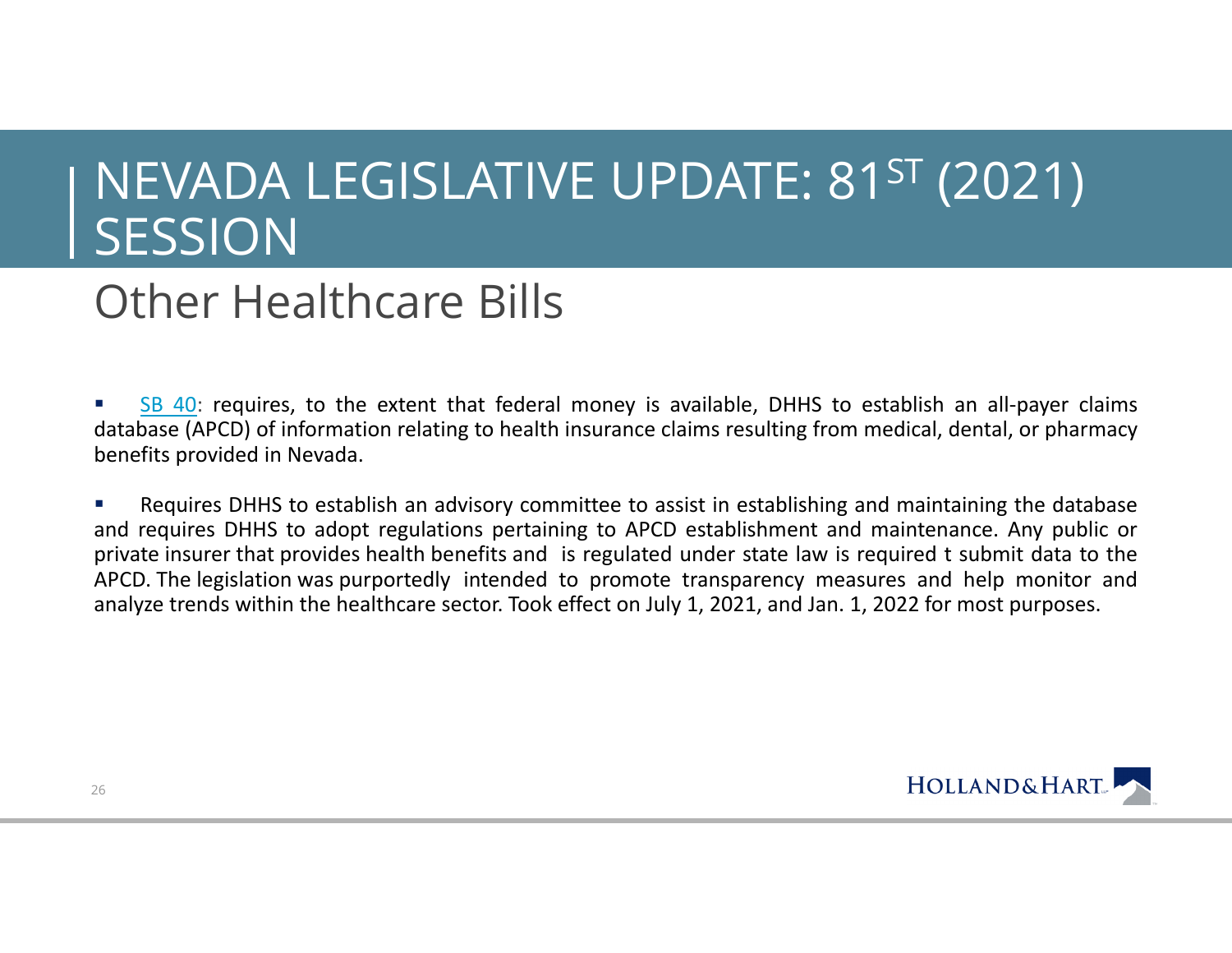#### Other Healthcare Bills

L **AB 47** (State-Level Hart-Scott-Rodino Reporting): enacts State-level reporting requirements that mirror the federal Hart-Scott-Rodino (HSR) Antitrust Improvement Act of 1976. The bill requires health care practice groups who are already subject to HSR antitrust reporting requirements to additionally report information relating to mergers or acquisitions and other transactions to the Nevada Attorney General.

L HSR reporting thresholds are set by the FTC and adjusted for inflation. For 2022 these thresholds are transactions of over \$101 million, or transactions where one party has sales or assets of at least \$202 million and the other party has sales or assets of at least \$20.2 million; all transactions valued at more than \$403.9 million generally require pre-merger notification. These thresholds are more than 9.75% greater than the 2021 thresholds.

г A.B. 47 also relaxes restrictions on non-compete agreements under NRS 613.195 and prohibits an employer from bringing an action to enforce <sup>a</sup> non-compete agreement in certain circumstances. Despite significant opposition to this bill throughout the legislative session, the Governor signed A.B. 47 into law on May 26th. The bill took effect on October 1, 2021.



27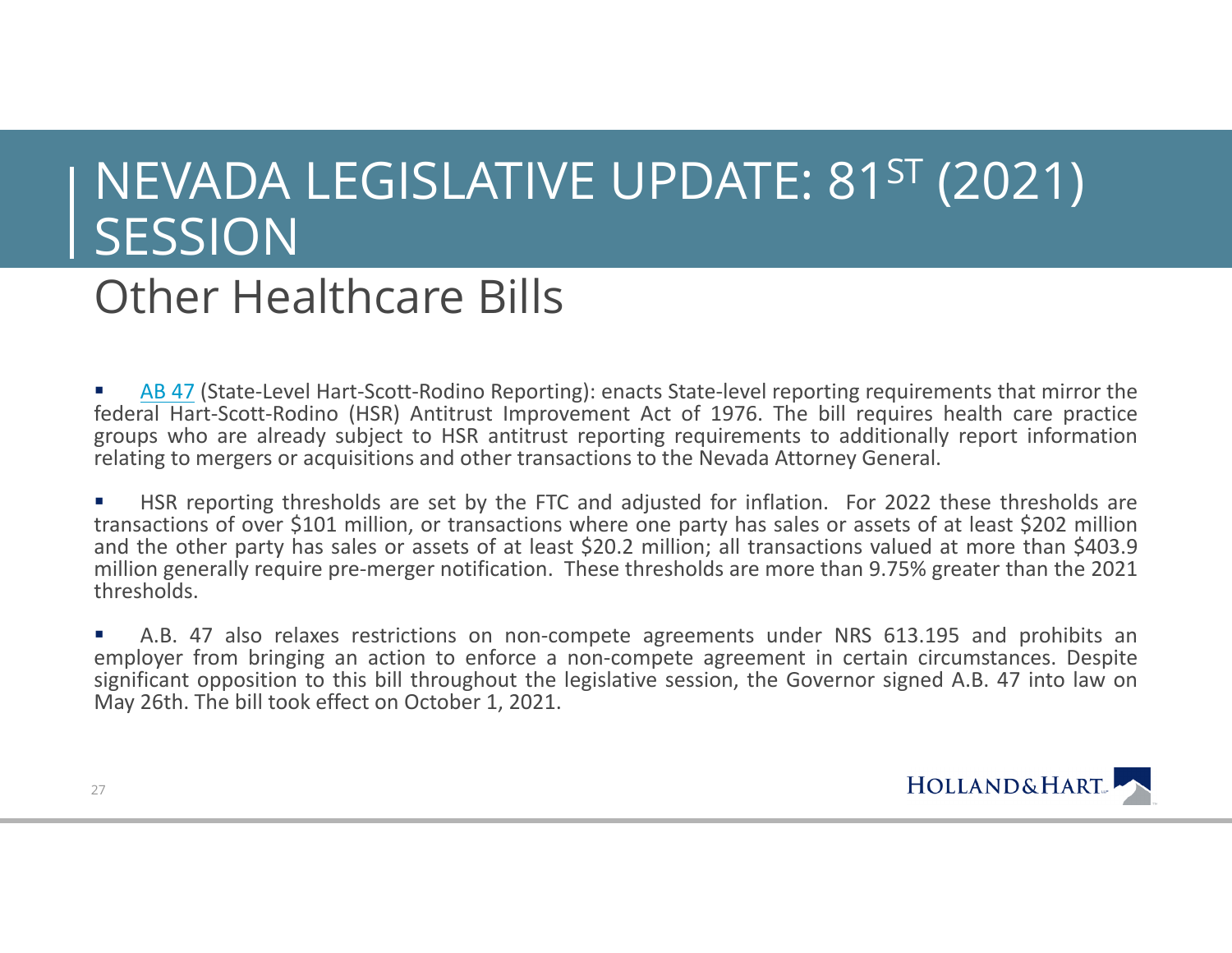#### Other Healthcare Bills

Г **AB 278 (Expanding NV Board of Medical Examiners' authority over practitioners): expanded authority of** Nevada Board of Medical Examiners to request information and data pertaining to <sup>a</sup> medical practitioner's practice as <sup>a</sup> part of the licensure renewal process. Took effect October 1, 2021 for most purposes.

Г **SB 184** (Physician Assistant Licensure): relaxes physician assistant licensure provisions and other regulatory requirements. The bill prohibits the Board of Medical Examiners and the State Board of Osteopathic Medicine from requiring physician assistants to obtain certification from the National Commission on Certification of Physician Assistants for purposes of satisfying continuing education requirements and establishes provisions allowing physician assistants to obtain licensure from multiple boards for reduced fees. The bill was signed into law on May 27th and took effect, for purposes of adopting regulations, on passage and approval. Several other provisions of the bill became effective on January 1, 2022.

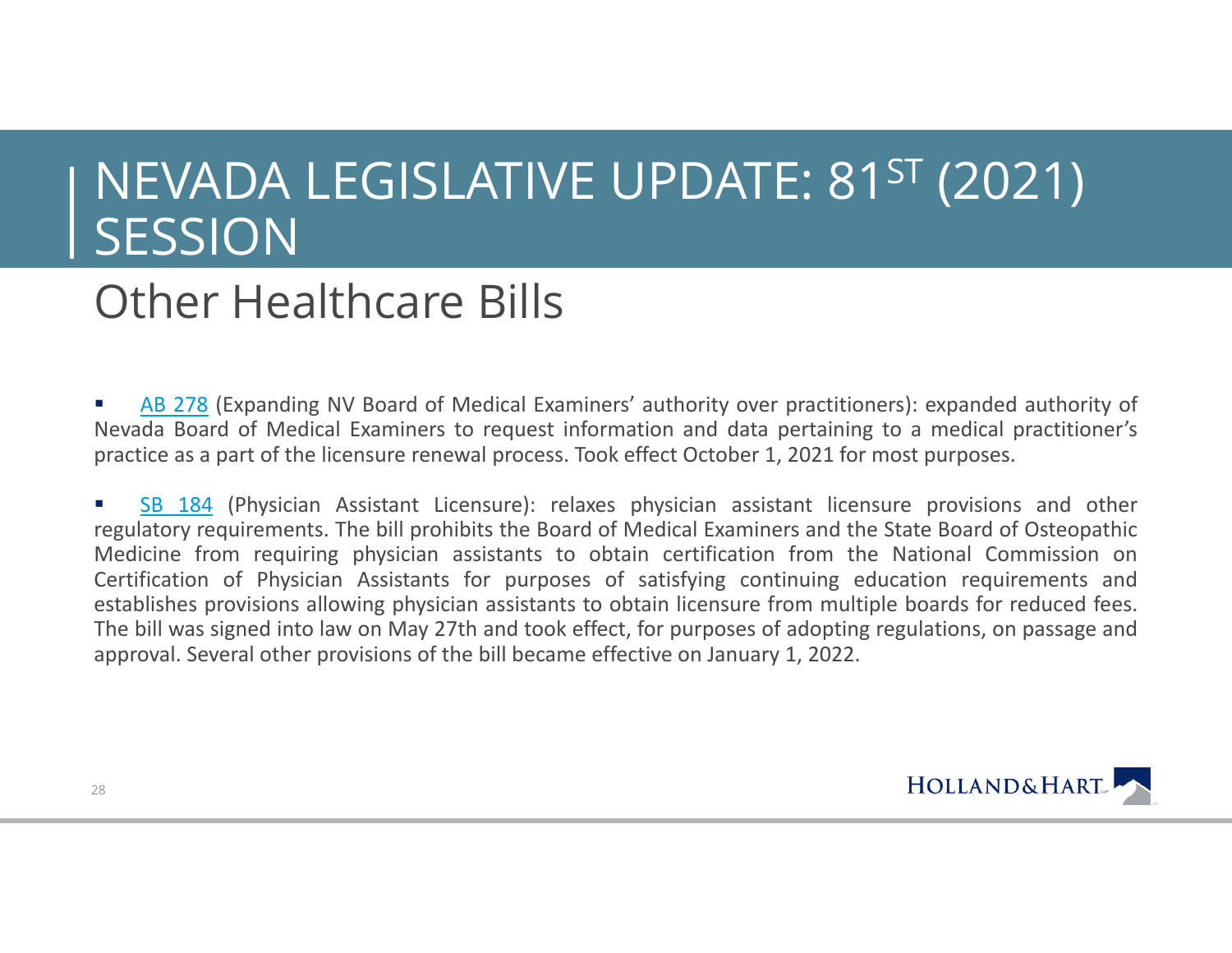#### Other Healthcare Bills

Г AB 436: amends NRS 686A to mandate that an insurer shall not contract with the provider of vision care services for any rate of reimbursement if the insurer has an ownership or other pecuniary interest in the rate of reimbursement. the bill prevents insurance companies from having any interest in vision care services directly.

Г Comparison: This attempts to preempt <sup>a</sup> situation analogous to an insurer from obtaining an HMO license from the Division of Insurance and allowing the insurer to act as <sup>a</sup> payor as well as <sup>a</sup> provider. The bill's purpose is to create <sup>a</sup> wall between vision insurance and providers of vision services.

Г They can only negotiate contracts and provide reimbursement for services but cannot have any ownership interest or monetary interest in the vision services themselves. Took effect Jan. 1, 2022.

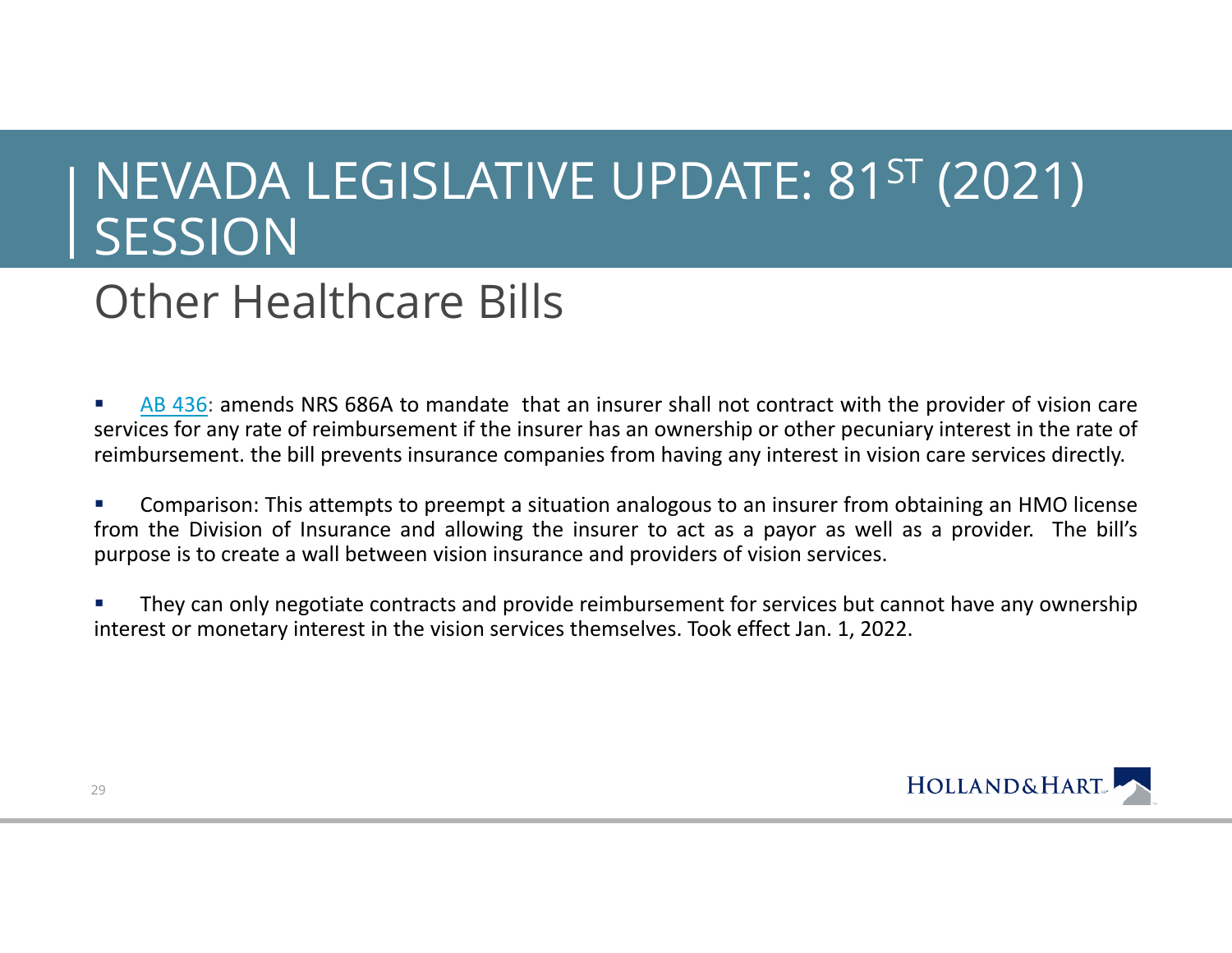#### Other Healthcare Bills

Г SB 305: prohibits providers from using discriminatory practices when making decisions regarding organ transplants based on <sup>a</sup> person's disability. Although arguably intended to promote equity in organ transplant decision-making, the law may put providers in an untenable position of determining who the most "worthy" recipient of an organ transplant would be based on factors <sup>a</sup> provider may not be in the best position to evaluate. Effective October 1, 2021.

Г Due to limited scope of transplant activity in Nevada presently, this may be of relatively small scope. If the range of organ donations within Nevada increases, however, this may create an issue for providers and donation coordinators.

Г This law also interacts with Section 1557 of the Affordable Care Act, which prohibits discrimination in providing federally-funded healthcare. Section 1557 was the basis for legal action in early 2020 when certain states enacted emergency plans that called for rationing of care or resources based on likelihood of survival and other criteria that implicated protected categories such as age and gender.



30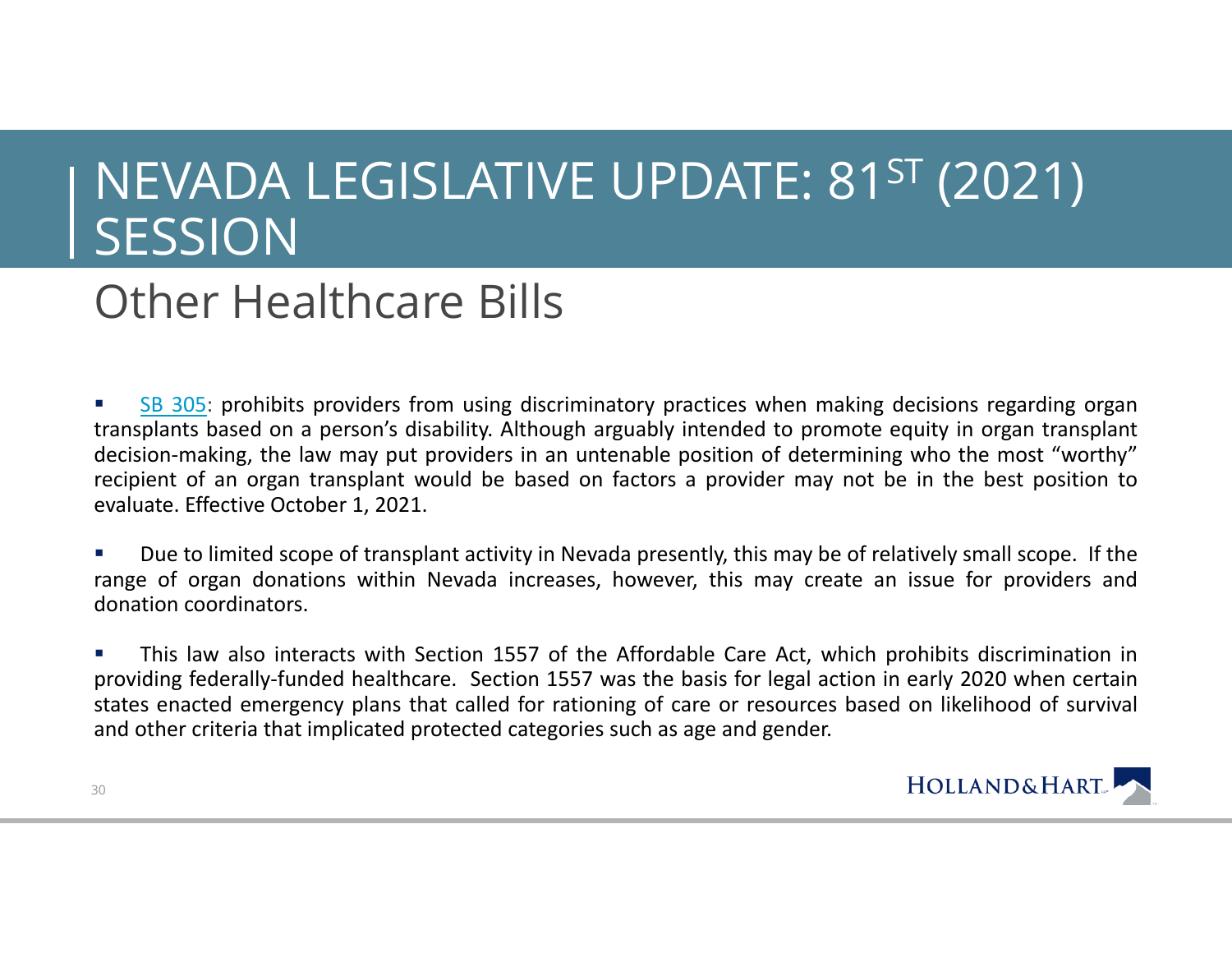#### Other Healthcare Bills

L **SB 329** (Healthcare Groups mergers and acquisition reporting): similar to A.B. 47, S.B. 329 requires hospitals and physician practice groups to notify the Department of Health and Human Services of any merger, acquisition, or similar transaction in which they are involved if the physician group satisfies certain criteria based on its size in the market.

L Requires practice groups that represent at least 20% of physicians in <sup>a</sup> specialty within <sup>a</sup> primary service area, and the physician group represents the largest number of physicians of any physician group practice that is <sup>a</sup> party to (or owned by <sup>a</sup> party to) the transaction to report any merger or acquisition to the Department of Health and Human Services and requires the Department to post the information publicly and publish <sup>a</sup> report based on the information.

г S.B. 329 prohibits health care providers and facilities from entering into, offering to enter into, or soliciting <sup>a</sup> contract that prohibits <sup>a</sup> third-party insurer from steering covered persons to certain care providers, or placing providers in tiers. S.B. 329 generated <sup>a</sup> fair amount of controversy, but the Governor signed the bill into law on June 8, 2021. For administrative rulemaking purposes, the bill became effectively immediately. Otherwise, the bill took effect on October 1, 2021.



31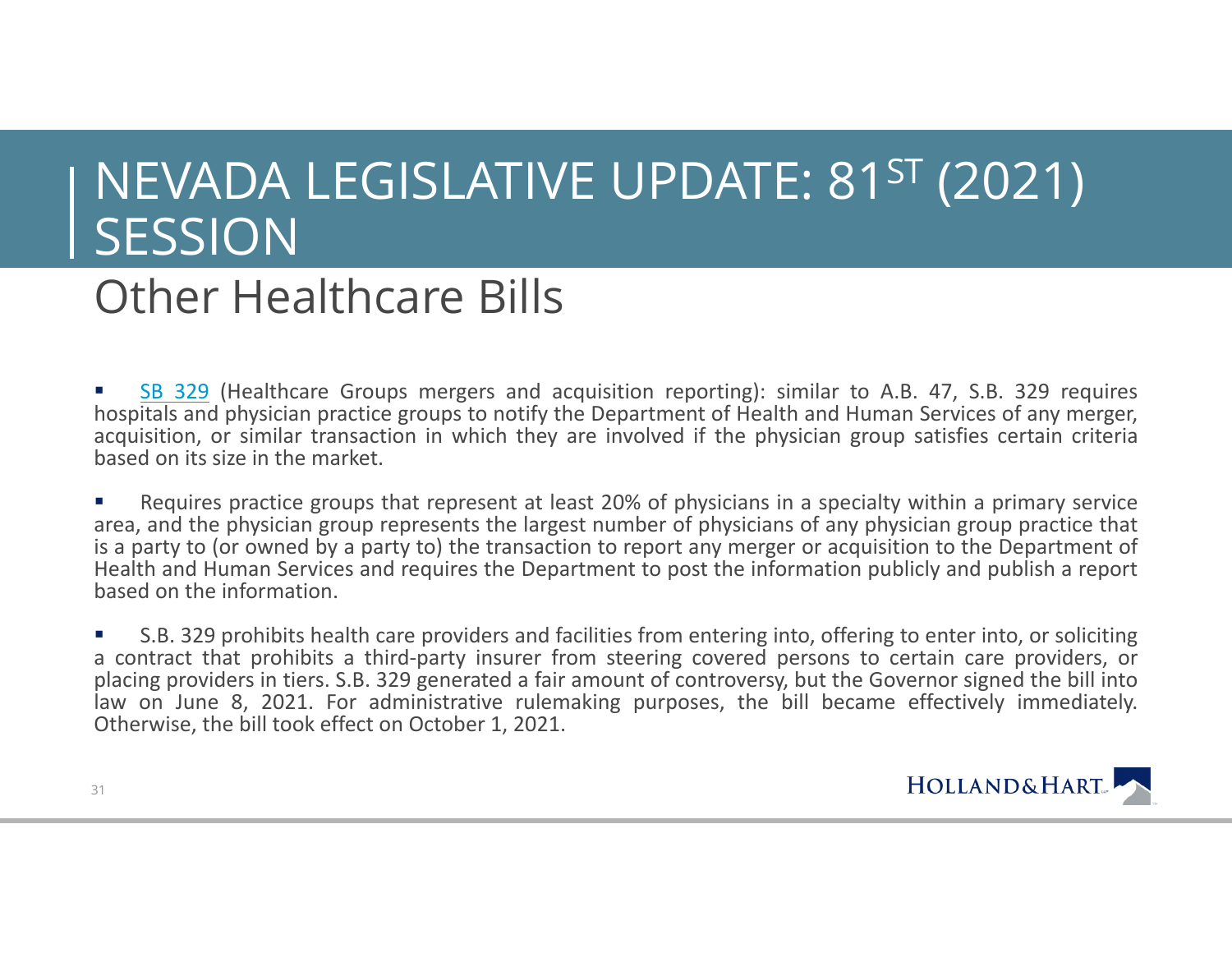### The "Public Option" in Nevada

Г **SB 420** (Nevada Public Health Insurance Option Legislation): requires the Director of the Department of Health and Human Services to design, establish, and operate <sup>a</sup> public health benefit plan, commonly referred to as the "Nevada Public Option," in consultation with the Silver State Health Insurance Exchange and the Nevada Insurance Commissioner.

 $\mathcal{L}_{\mathcal{A}}$  Insurers that bid to provide coverage to Medicaid recipients will be required to offer the Public Option, which must be available to all natural persons who reside in Nevada, through the health exchange and through direct purchase. The Public Option may be made available to small businesses and employees. S.B. 420 passed on party lines and became law on June 9, 2021. The bill took effect immediately for purposes of procurement and preparing administrative tasks necessary to carry out the bill. Most substantive provisions become effective January 1, 2026.

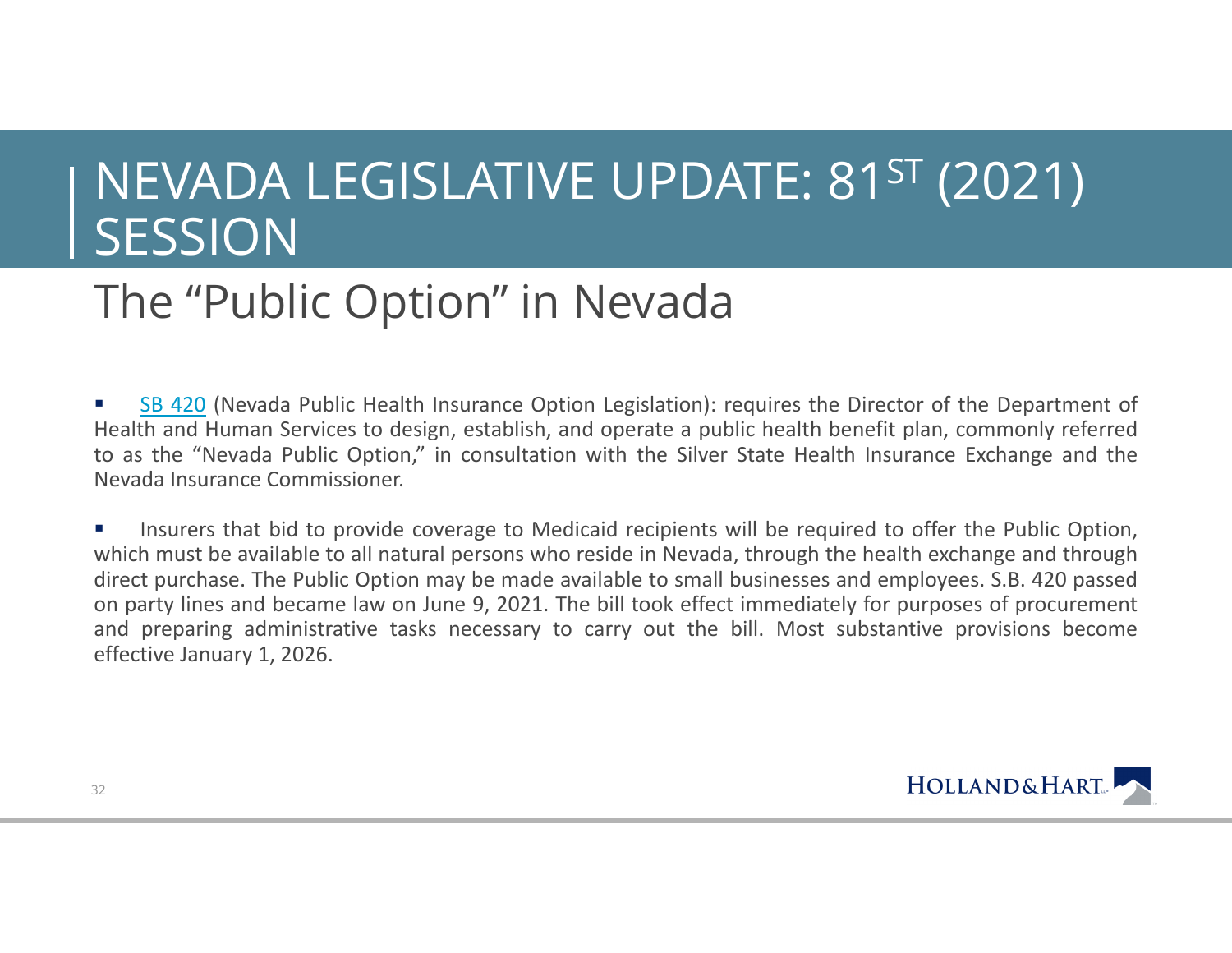### Implementing Regulations – 2022-2023 Interim

Г **LCB File R056-20** – NV State Board of Health (filed Jan. 4, 2022): adds new definitions to NAC 449 for "Alzheimer's disease" as <sup>a</sup> "form of dementia caused by irreversible, progressive brain disorder that slowly destroys memory, thinking, and the ability to carry out tasks of daily living," and "dementia" as "loss of cognitive functioning and behavioral abilities [including] memory, language skills, visual perceptions, problem solving," and others; proposes other changes that would prohibit <sup>a</sup> residential facility that cares for persons with Alzheimer's disease or other forms of dementia from admitting and retaining a patient who requires "containment in locked quarters;" proposed related changes to **NAC 449**.

г ■ LCB File R085-20 – NV State Pharmacy Board (filed April 14, 2021): establishes fees for the investigation or issuance of an original license and biennial review of <sup>a</sup> license to conduct <sup>a</sup> pharmacy in <sup>a</sup> recovery center or an ambulatory and surgical center; proposed related changes to **NAC 639**.

Г **LCB File R179-20** – NV Chiropractors Board (filed Dec. 22, 2021): outlining and prescribing requirements for the issuance of <sup>a</sup> license by endorsement for chiropractors who hold <sup>a</sup> corresponding valid and unrestricted license in another jurisdiction; proposed related changes to **NAC 634**.

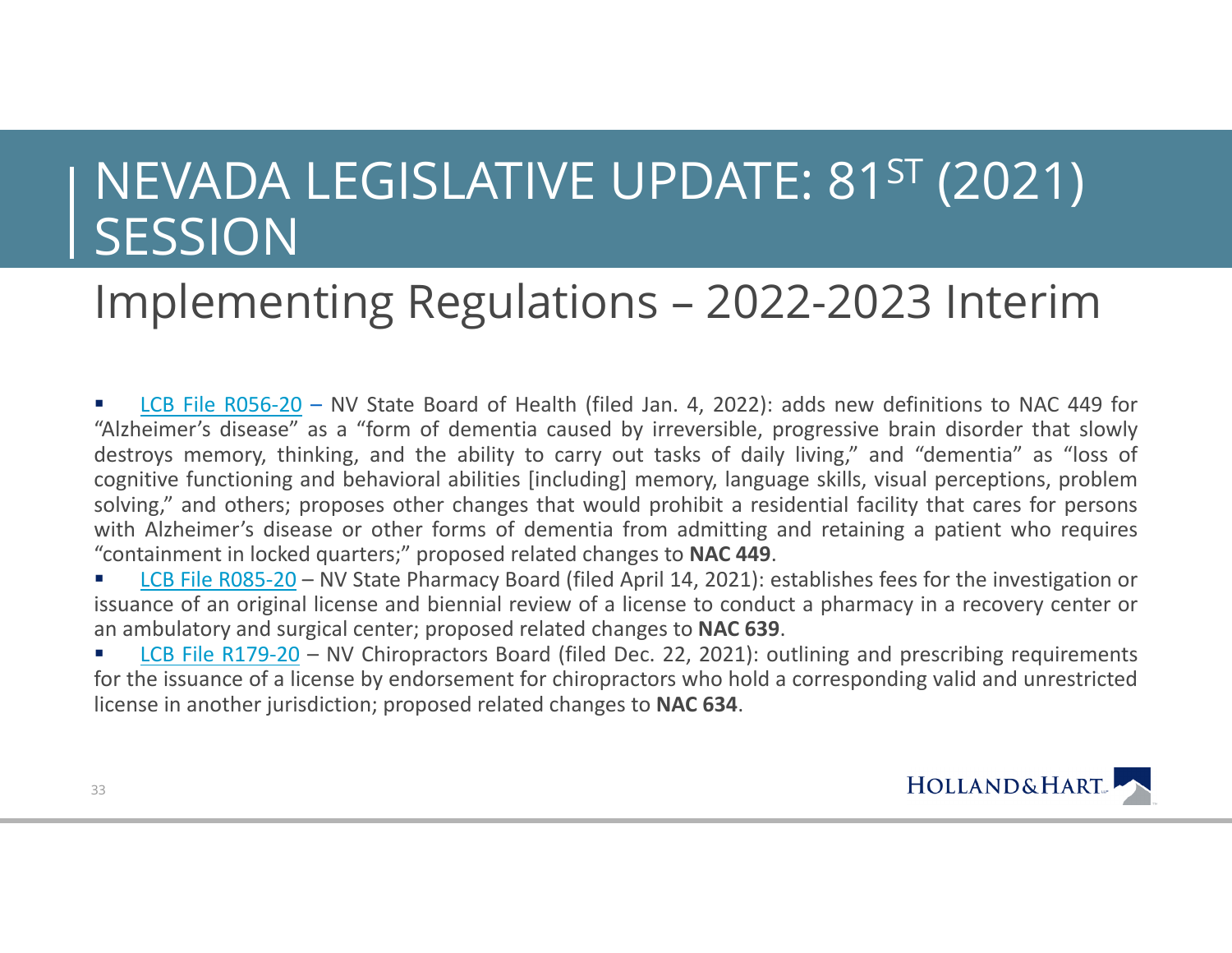#### Implementing Regulations – 2022-2023 Interim

Г **LCB File R003-21** – NV Pharmacy Board (filed Dec. 22, 2021): reduces the fee for the authorization of a practitioner who is <sup>a</sup> medical intern or resident physician to prescribe or possess controlled substances, and for the biennial renewal of such authorization from \$200, to \$80; proposed related changes to **NAC 639.**

Г **LCB File R013-21** – NV Pharmacy Board (filed Oct. 28, 2021): adds fees for the licensing of automated drug dispensing systems and for the certification of mechanical devices, and requires an automated drug dispensing system to track who uses the system, what drugs are in the system, the system's temperature, and related information to ensure that the drugs are safely stored and only dispensed to an authorized person; proposed related changes to **NAC 639**.

Г **LCB File R025-21** – NV Pharmacy Board (filed Sep. 30, 2021): provides that an application for any certificate, license, or permit issued by the Pharmacy Board is only valid for 1 year after the application is received; increases fees from \$500 to \$1,000 for the investigation, issuance, or renewal of <sup>a</sup> license as <sup>a</sup> drug manufacturer or wholesaler (per SB 408 (2021)); proposed related changes to **NAC 638 & NAC 639**

L ■ LCB File R035-21 – NV Board of Dental Examiners (filed Nov. 4, 2021): requires Dental Board to issue to a licensed dentist, dental hygienist or dental therapist, <sup>a</sup> special endorsement to administer immunizations for influenza only if the licensee completes <sup>a</sup> related course of training that the Board approves; proposed related changes to **NAC 631**.



34